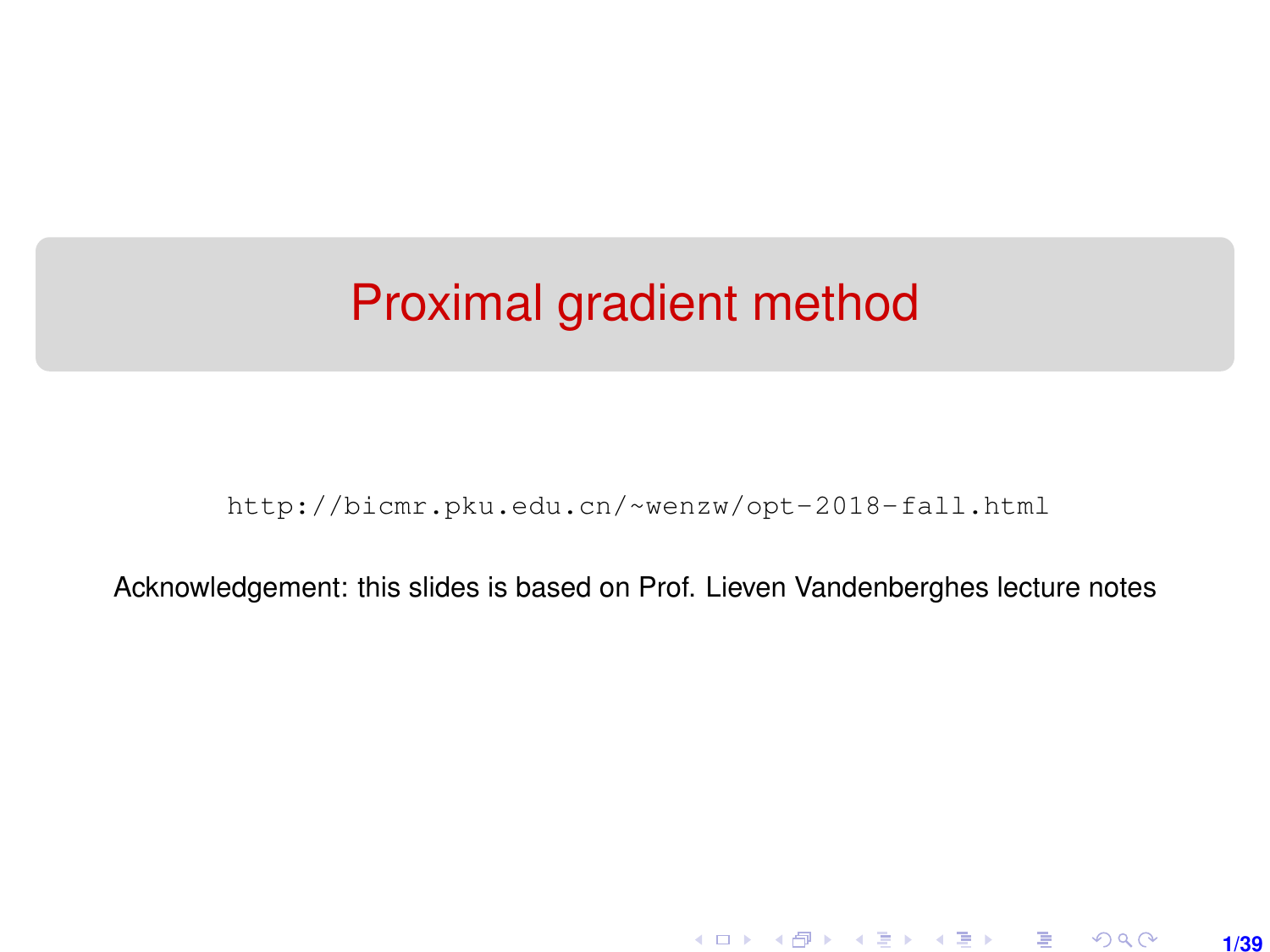# <span id="page-1-0"></span>**Outline**

## [motivation](#page-1-0)

- [proximal mapping](#page-7-0)
- [proximal gradient method with fixed step size](#page-11-0)
- 4 [proximal gradient method with line search](#page-20-0)
- [Inertial Proximal Algorithm](#page-26-0)
- **[Conditional Gradient Method](#page-28-0)**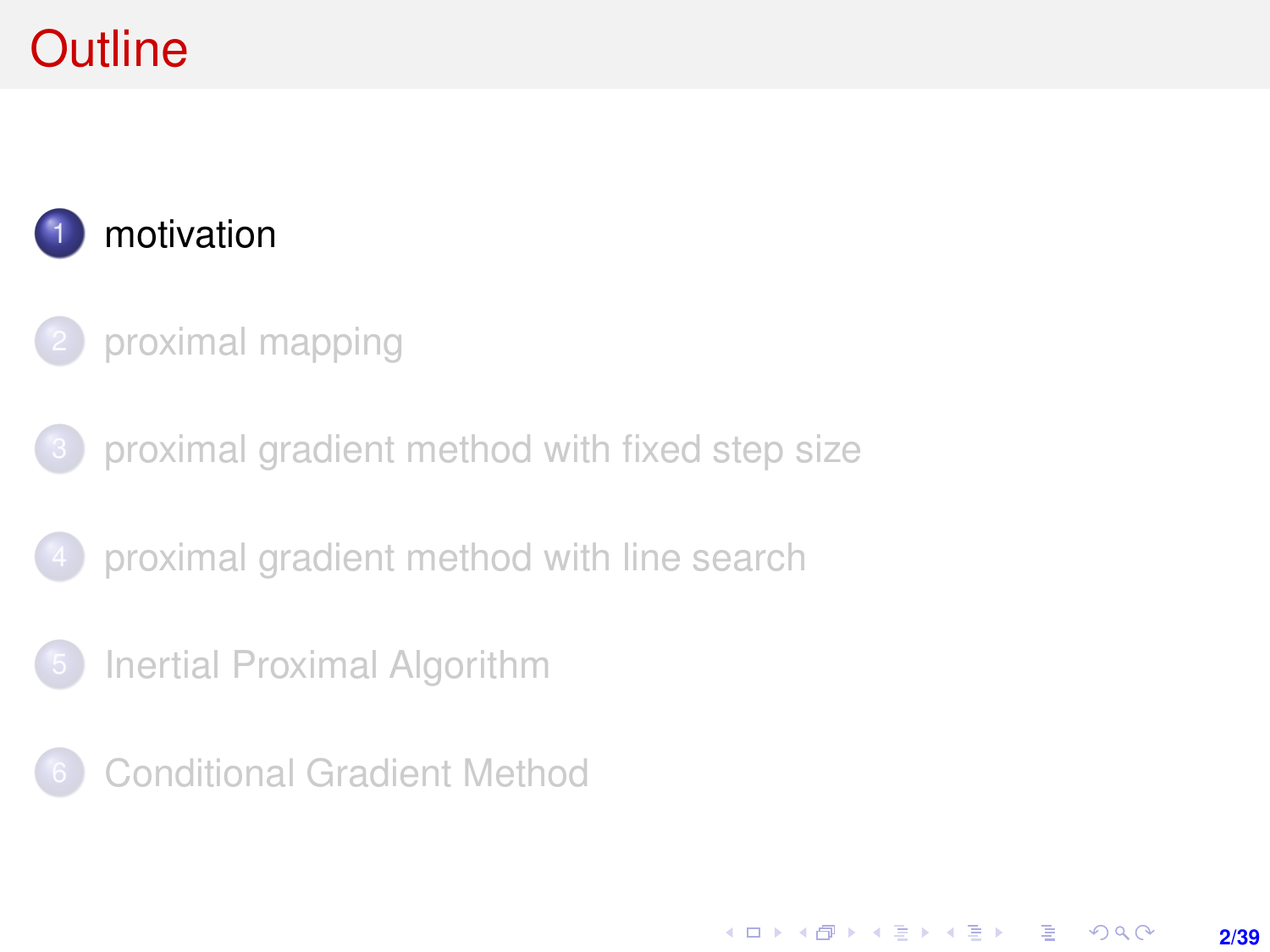## Proximal mapping

the proximal mapping (prox-operator) of a convex function *h* is defined as

$$
\operatorname{prox}_h(x) = \operatorname*{argmin}_u \left( h(u) + \frac{1}{2} ||u - x||_2^2 \right)
$$

#### **examples**

$$
\bullet \ \ h(x) = 0 : \text{prox}_{h}(x) = x
$$

 $h(x) = I_C(x)$  (indicator function of *C*):  $\text{prox}_{h}$  is projection on *C* 

$$
\text{prox}_{h}(x) = \underset{u \in C}{\text{argmin}} \|u - x\|_{2}^{2} = P_{C}(x)
$$

 $h(x) = \|x\|_1$ : pro $x_h$  is the 'soft-threshold' (shrinkage) operation

$$
\text{prox}_h(x)_i = \begin{cases} x_i - 1, & x_i \ge 1 \\ 0, & |x_i| \le 1 \\ x_i + 1, & x_i \le -1 \end{cases} = \text{sgn}(x_i) \max(|x_i| - 1, 0)
$$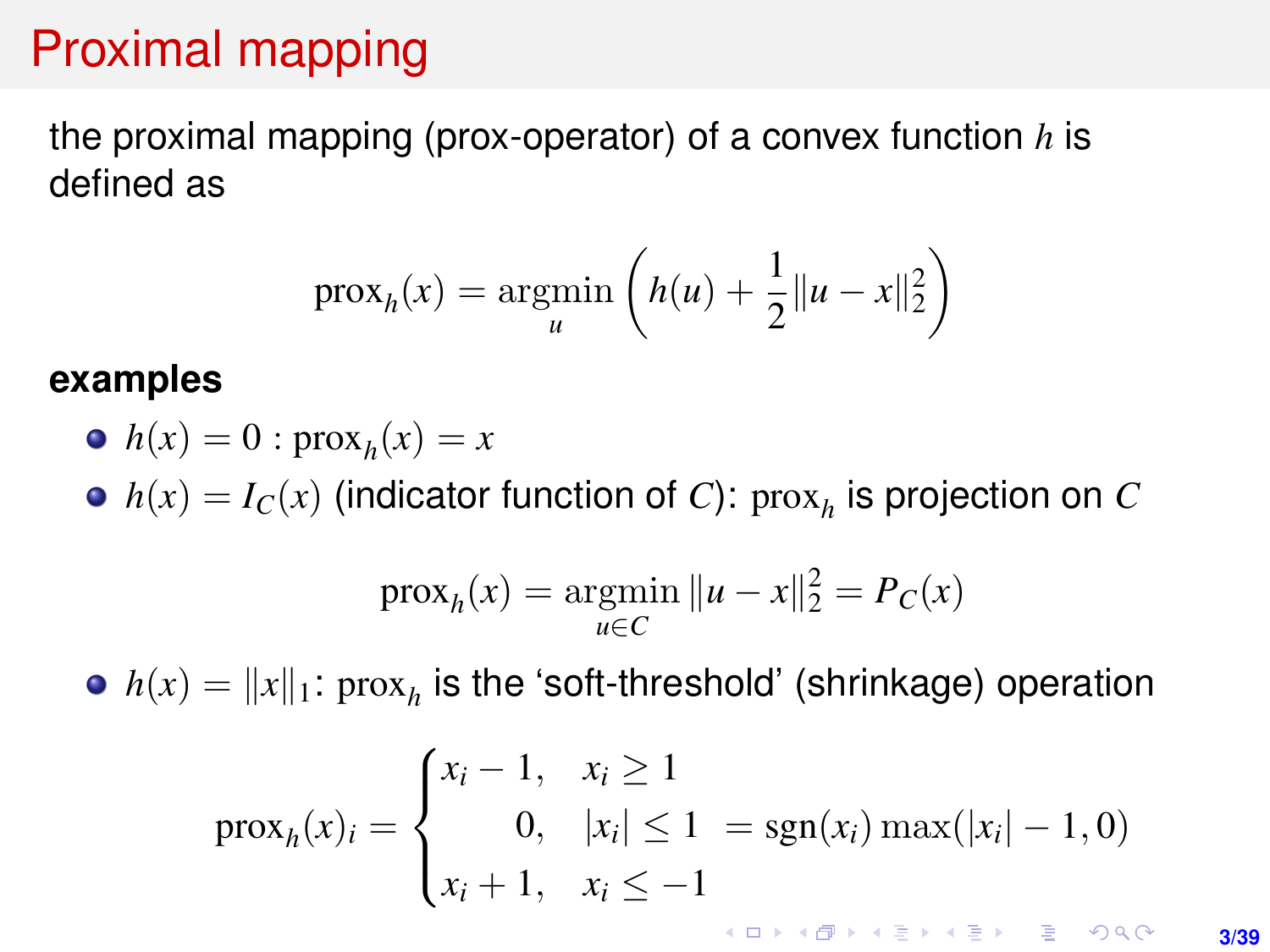## Proximal gradient method

unconstrained optimization with objective split in two components

$$
\min \quad f(x) = g(x) + h(x)
$$

- $g$  convex, differentiable,  $\textbf{dom} \ g = \mathbf{R}^n$
- *h* convex with inexpensive prox-operator (many examples in the lecture on "proximal mapping")

#### **proximal gradient algorithm**

$$
x^{(k)} = \operatorname{prox}_{t_k h}\left(x^{(k-1)} - t_k \nabla g(x^{(k-1)})\right)
$$

 $t_k > 0$  is step size, constant or determined by line search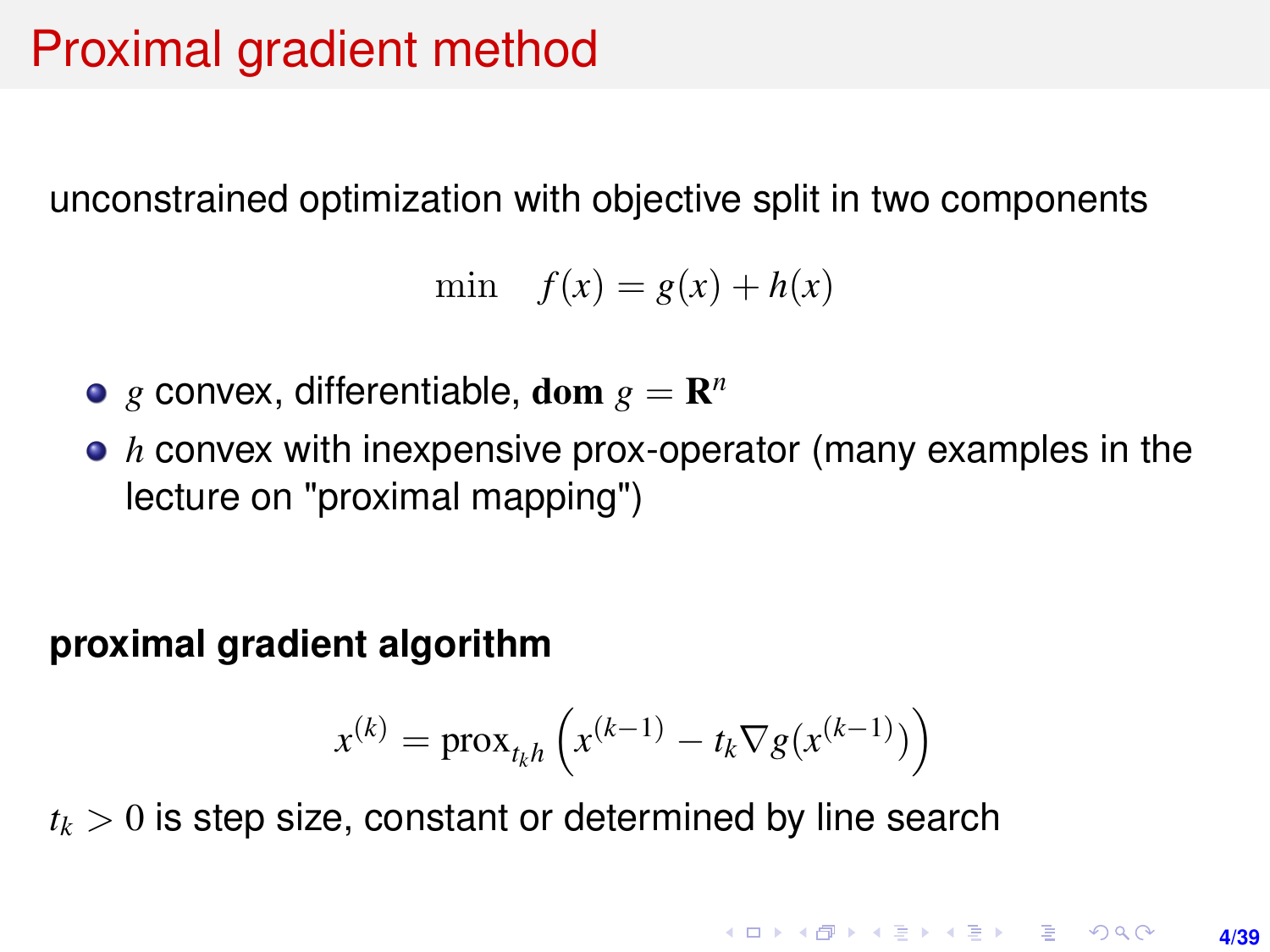## Interpretation

$$
x^+ = \text{prox}_{th}(x - t\nabla g(x))
$$

from definition of proximal mapping:

$$
x^{+} = \underset{u}{\operatorname{argmin}} \left( h(u) + \frac{1}{2t} ||u - x + t\nabla g(x)||_{2}^{2} \right)
$$
  
= 
$$
\underset{u}{\operatorname{argmin}} \left( h(u) + g(x) + \nabla g(x)^{\top} (u - x) + \frac{1}{2t} ||u - x||_{2}^{2} \right)
$$

 $x^+$  minimizes  $h(u)$  plus a simple quadratic local model of  $g(u)$  around *x*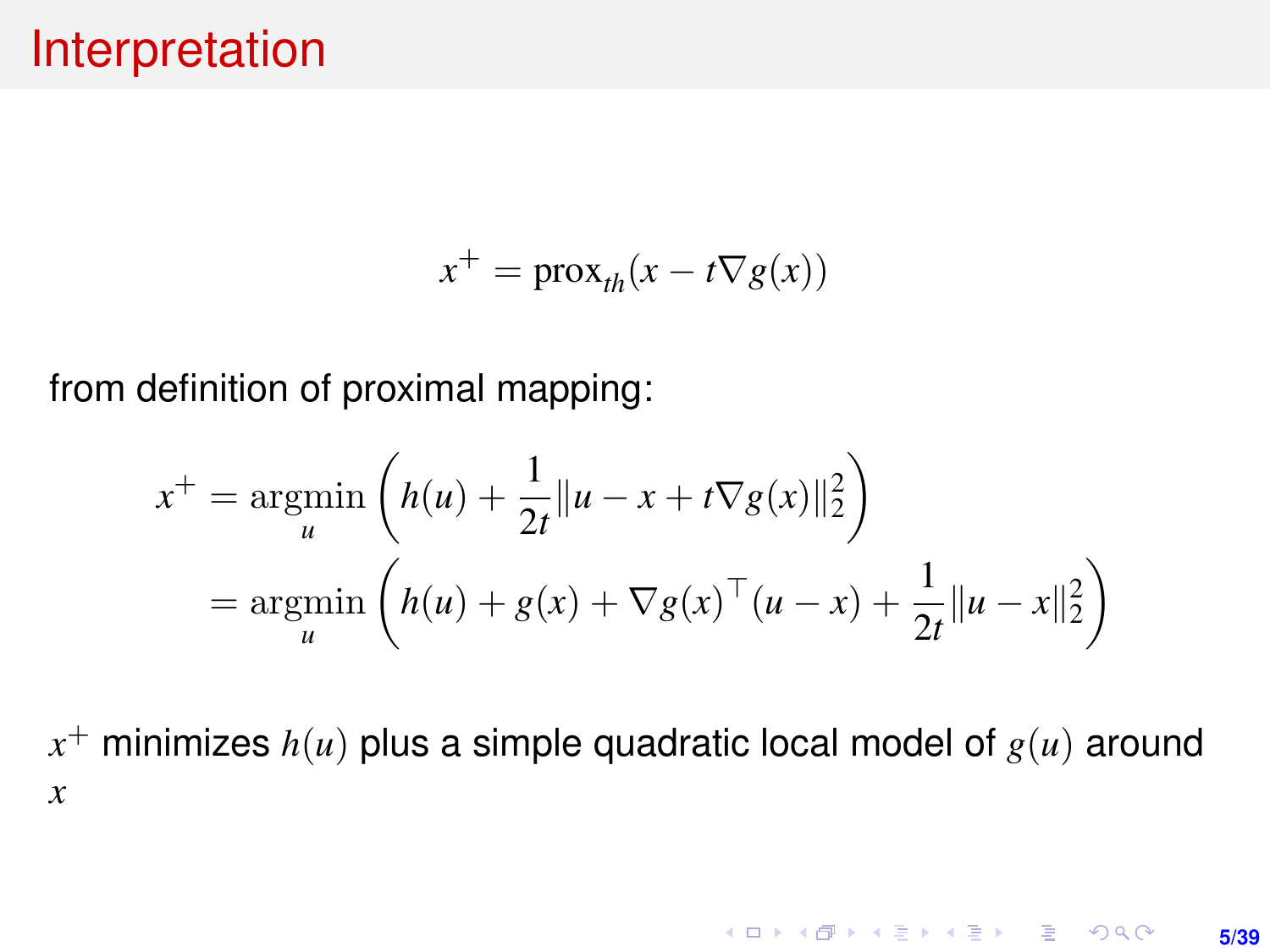min  $g(x) + h(x)$ 

**gradient method:** special case with  $h(x) = 0$ 

$$
x^+ = x - t \nabla g(x)
$$

**gradient projection method:** special case with  $h(x) = I_C(x)$ 

$$
x^+ = P_C(x - t\nabla g(x))
$$



**KORKARK (EXIST) E MOOR 6/39**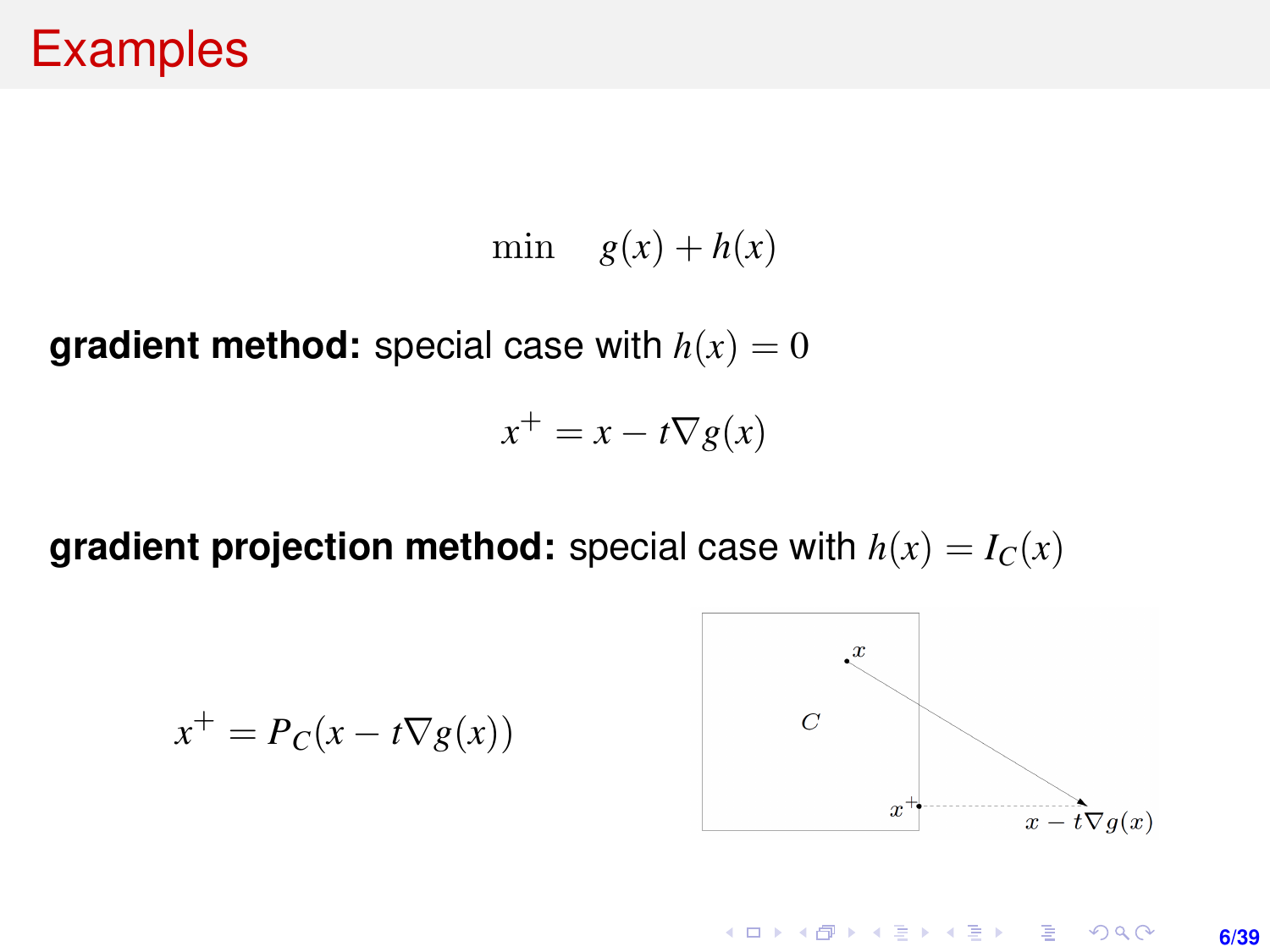**soft-thresholding:** special case with  $h(x) = ||x||_1$ 

$$
x^+ = \text{prox}_{th}(x - t\nabla g(x))
$$

where  $prox_{th}(u) = \text{sgn}(u) \max(|u| - t, 0)$ 

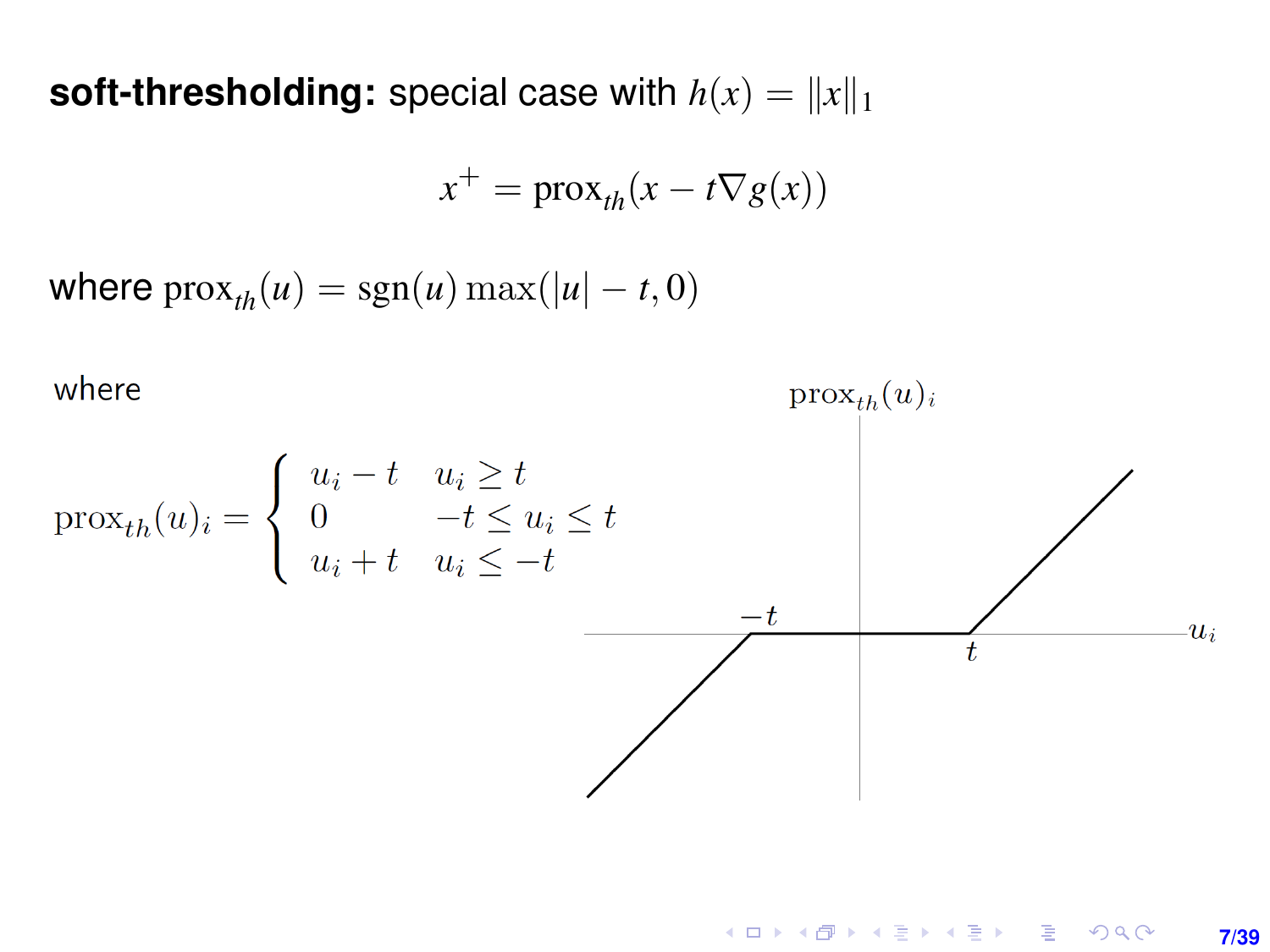# <span id="page-7-0"></span>**Outline**

#### [motivation](#page-1-0)

## 2 [proximal mapping](#page-7-0)

- [proximal gradient method with fixed step size](#page-11-0)
- 4 [proximal gradient method with line search](#page-20-0)
- 5 [Inertial Proximal Algorithm](#page-26-0)
- **[Conditional Gradient Method](#page-28-0)**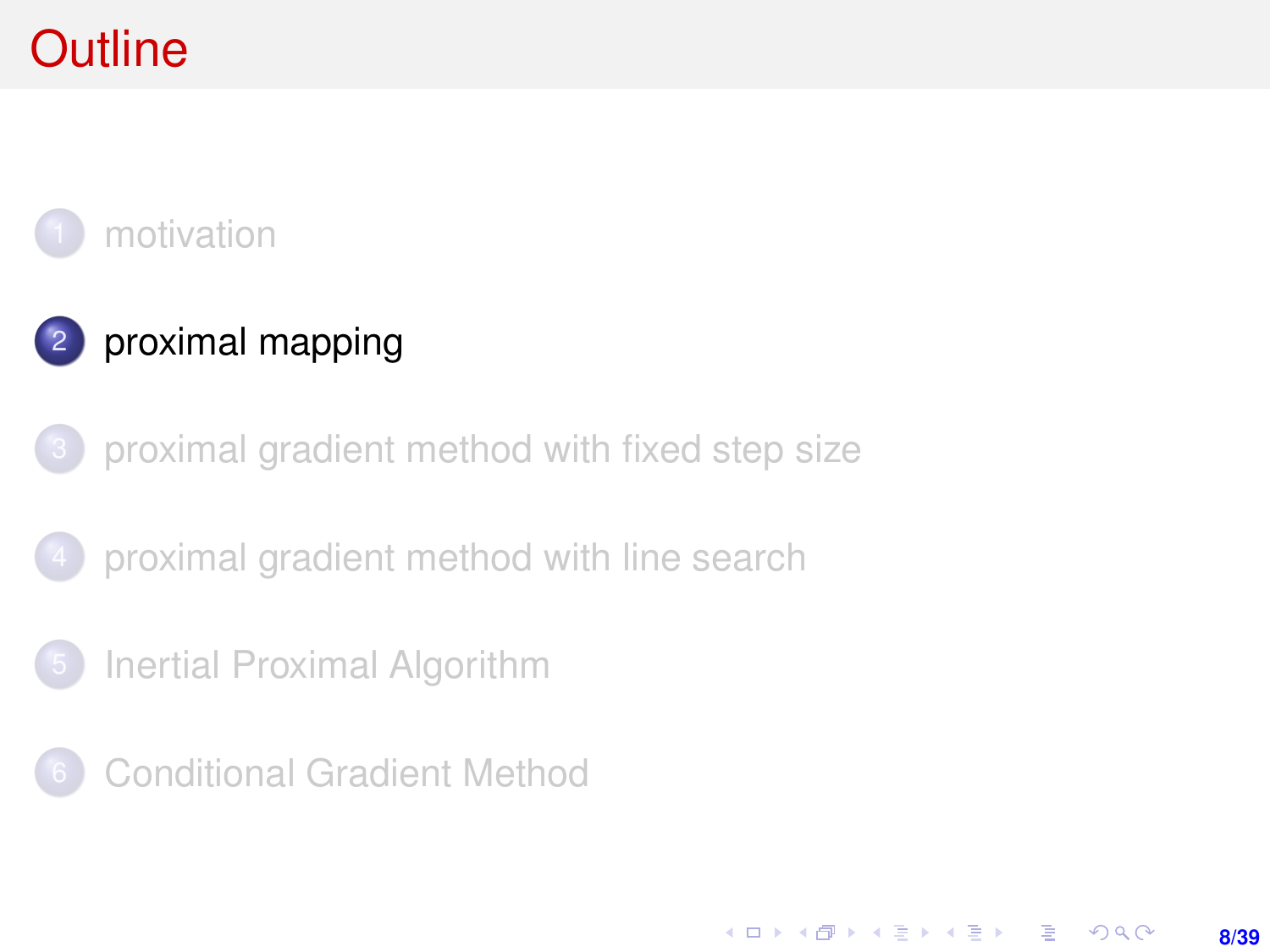## Proximal mapping

<span id="page-8-0"></span>if *h* is convex and closed (has a closed epigraph), then

$$
prox_h(x) = \operatorname*{argmin}_{u} \left( h(u) + \frac{1}{2} ||u - x||_2^2 \right)
$$

exists and is unique for all *x*

**•** from optimality conditions of minimization in the definition:

$$
u = \text{prox}_h(x) \quad \Leftrightarrow \quad x - u \in \partial h(u)
$$
  

$$
\Leftrightarrow \quad h(z) \ge h(u) + (x - u)^\top (z - u) \quad \forall z
$$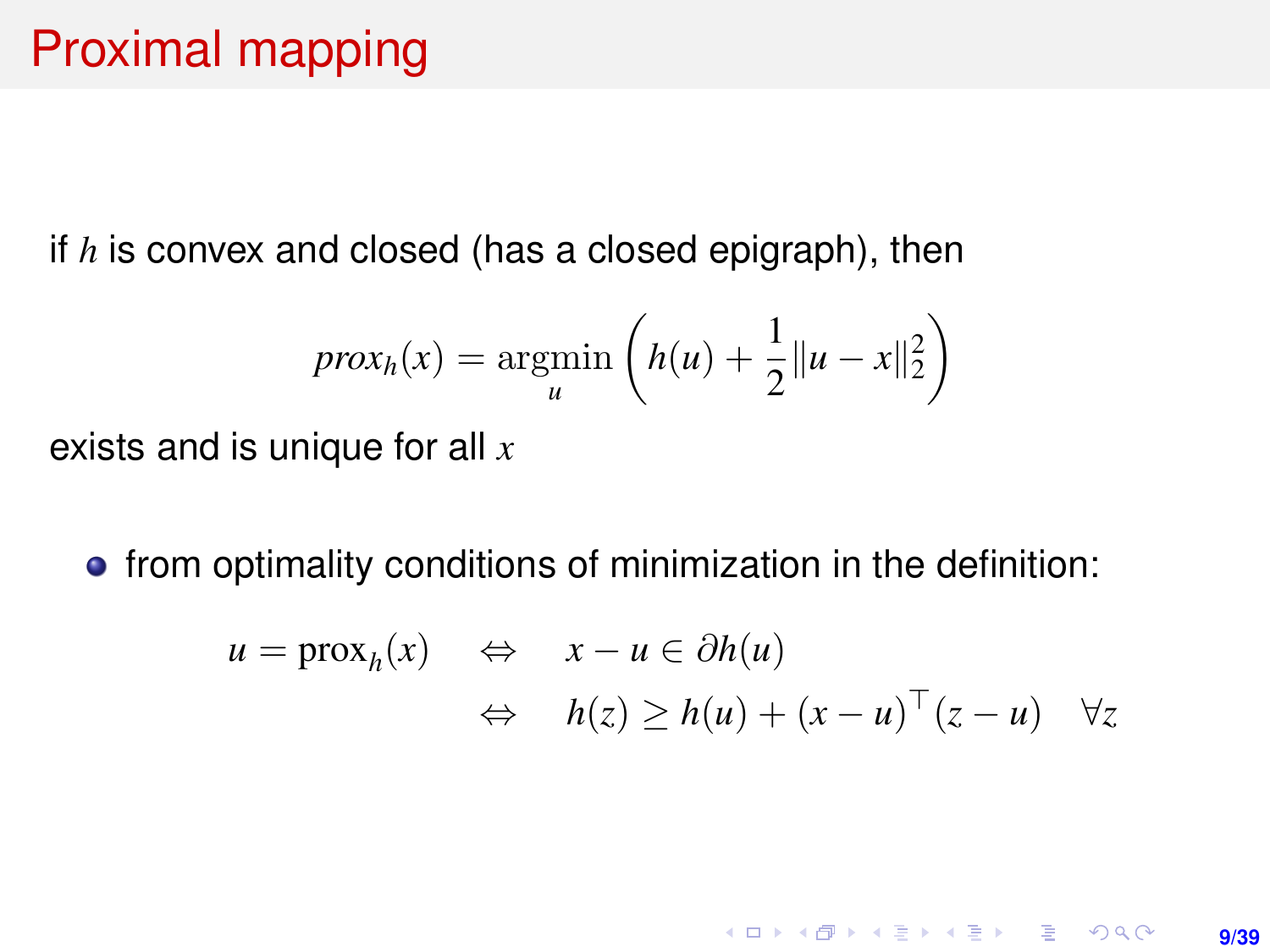## Projection on closed convex set

proximal mapping of indicator function *I<sup>C</sup>* is Euclidean projection on *C*

$$
prox_{I_C}(x) = \underset{u \in C}{\text{argmin}} ||u - x||_2^2 = P_C(x)
$$

**subgradient characterization**

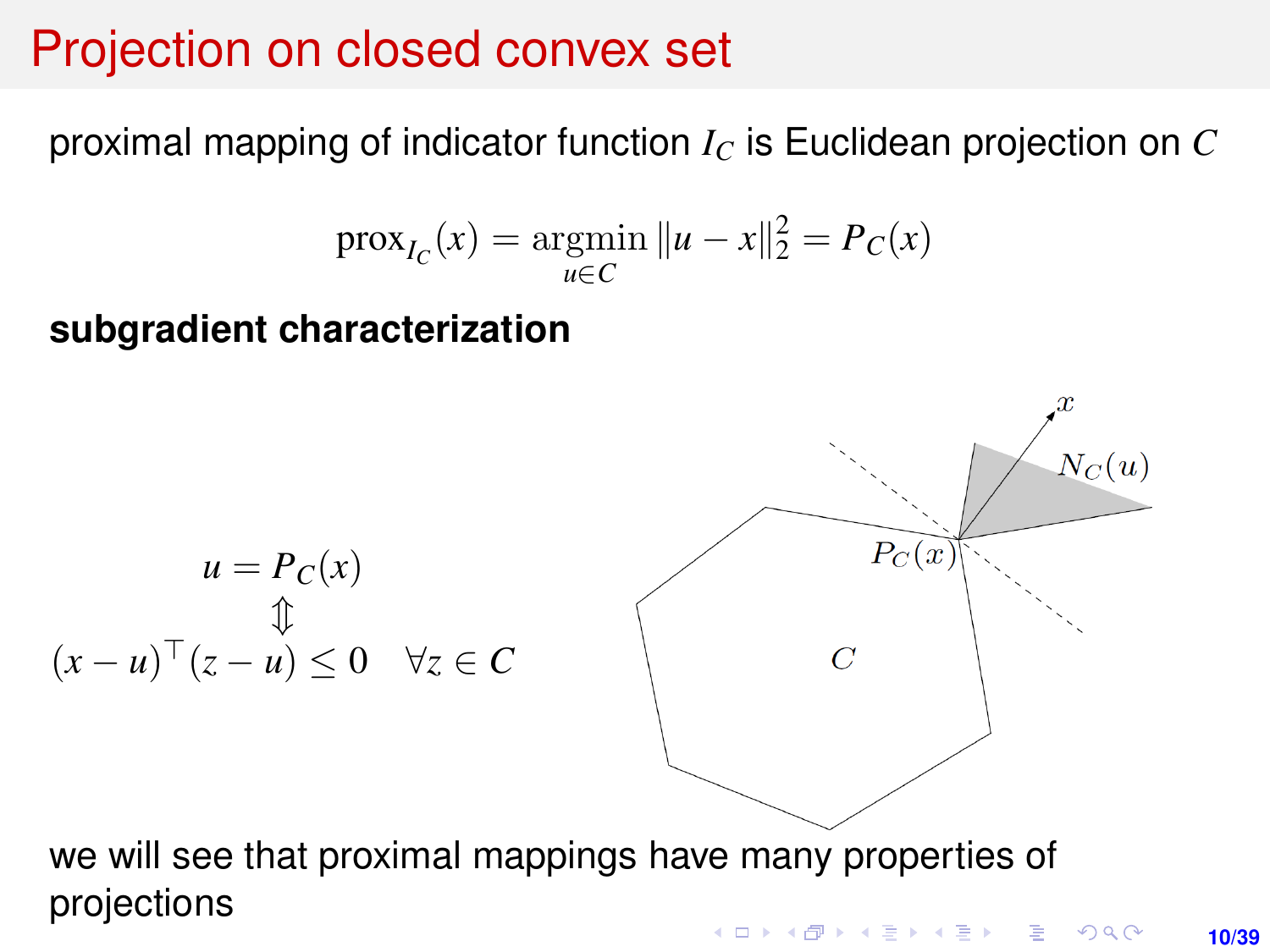### **Nonexpansiveness**

if  $u = \text{prox}_h(x)$ ,  $v = \text{prox}_h(y)$ , then

$$
(u - v)^{\top} (x - y) \ge ||u - v||_2^2
$$

prox*<sup>h</sup>* is *firmly nonexpansive*, or *co*-*coercive* with constant 1

• follows from characterization of page [9](#page-8-0) and monotonicity

$$
x - u \in \partial h(u), y - v \in \partial h(v) \quad \Rightarrow \quad (x - u - y + v)^\top (u - v) \ge 0
$$

• implies (from Cauchy-Schwarz inequality)

$$
\|\text{prox}_{h}(x) - \text{prox}_{h}(y)\|_{2} \le \|x - y\|_{2}
$$

proxh is *nonexpansive*, or *Lipschitz continuous* with constant 1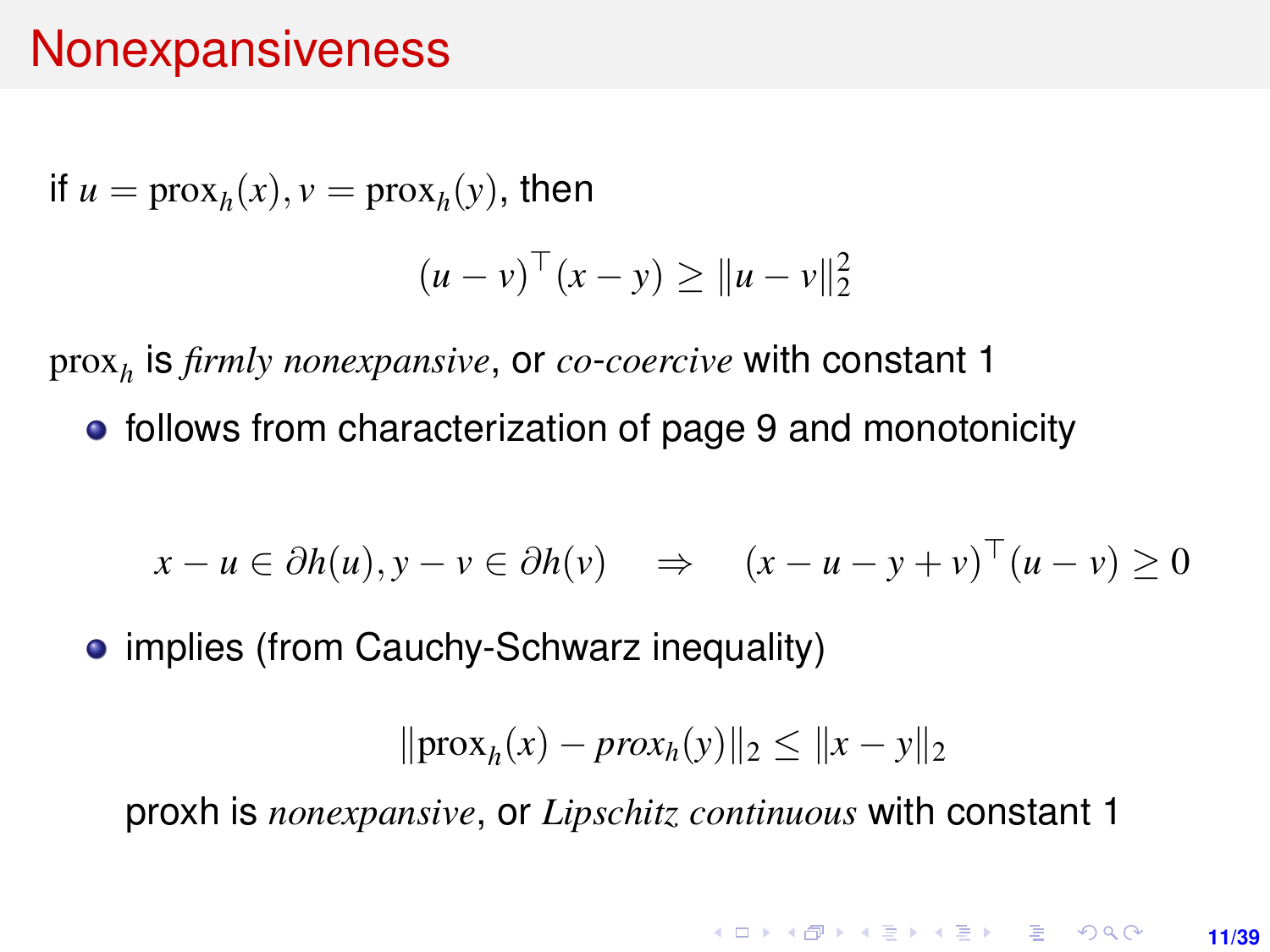# <span id="page-11-0"></span>**Outline**



#### [proximal mapping](#page-7-0)

#### 3 [proximal gradient method with fixed step size](#page-11-0)

- [proximal gradient method with line search](#page-20-0)
- [Inertial Proximal Algorithm](#page-26-0)
- **[Conditional Gradient Method](#page-28-0)**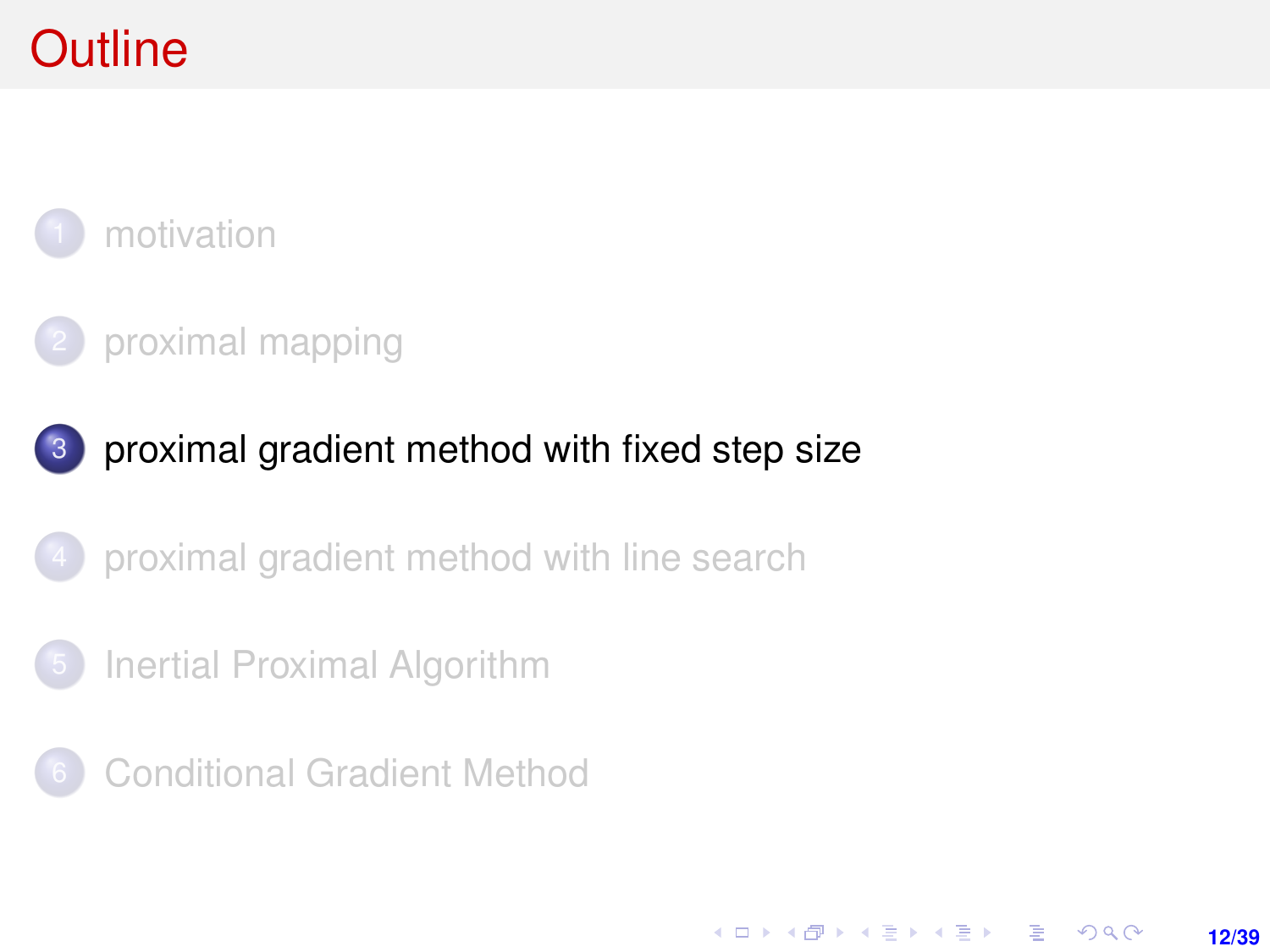## Convergence of proximal gradient method

to minimize  $g+h$ , choose  $x^{(0)}$  and repeat

$$
x^{(k)} = \text{prox}_{t_k h} \left( x^{(k-1)} - t \nabla g(x^{(k-1)}) \right), \quad k \ge 1
$$

#### **assumptions**

 $g$  convex with dom  $g = \mathbf{R}^n$ ;  $\nabla g$  Lipschitz continuous with constant *L*:

$$
\|\nabla g(x) - \nabla g(y)\|_2 \le L\|x - y\|_2 \quad \forall x, y
$$

- $\bullet$  *h* is closed and convex (so that  $prox_{th}$  is well defined)
- optimal value *f* ∗ is finite and attained at *x* ∗ (not necessarily unique)

**convergence result:** 1/*k* rate convergence with fixed step size  $t_k = 1/L$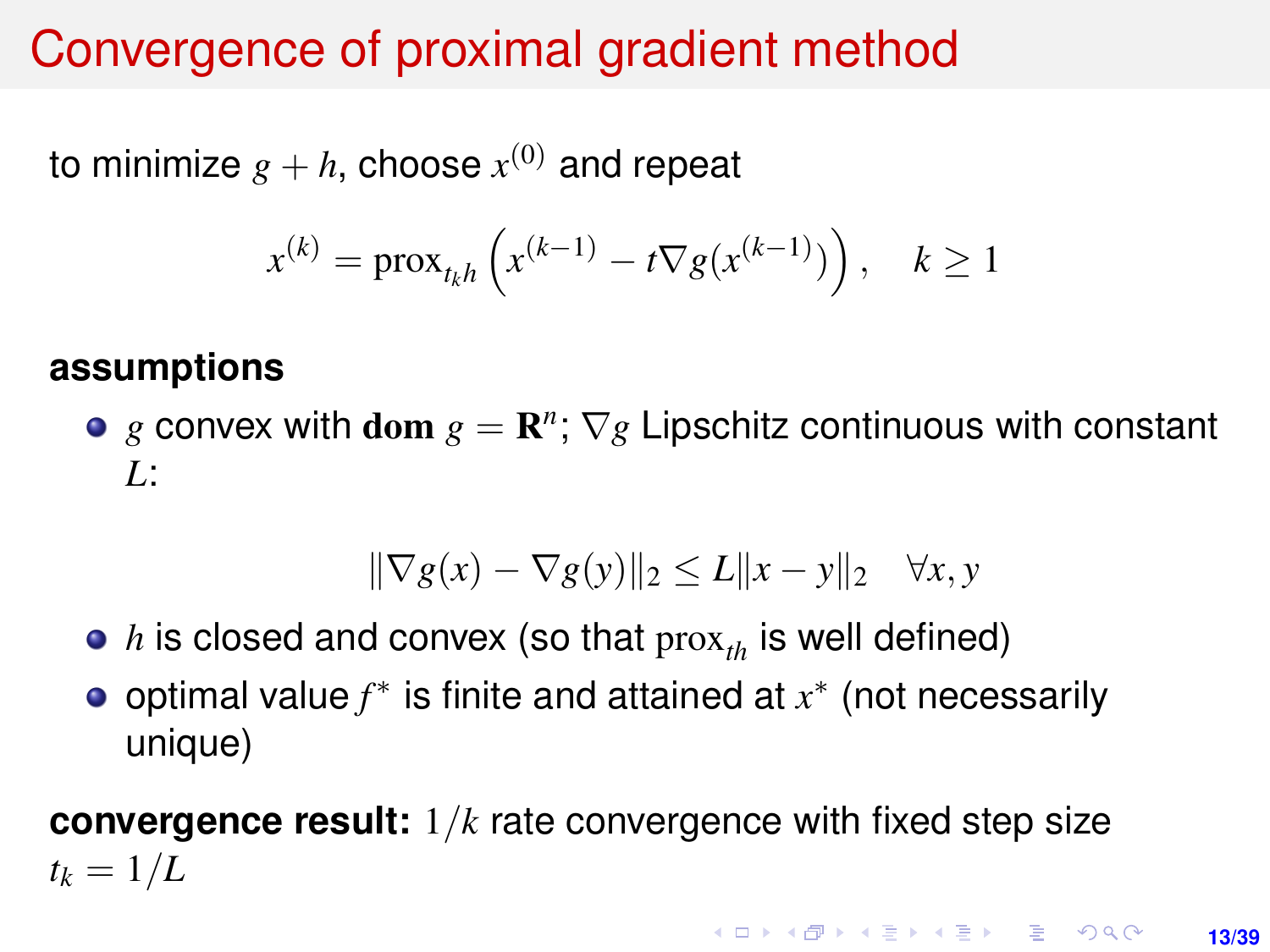## Gradient map

$$
G_t(x) = \frac{1}{t}(x - \text{prox}_{th}(x - t\nabla g(x)))
$$

 $G_t(x)$  is the negative 'step' in the proximal gradient update

$$
x^{+} = \text{prox}_{th}(x - t\nabla g(x))
$$
  
=  $x - tG_t(x)$ 

- $G_t(x)$  is not a gradient or subgradient of  $f = g + h$
- from subgradient definition of prox-operator (page [9\)](#page-8-0),

$$
G_t(x) \in \partial g(x) + \partial h(x - tG_t(x))
$$

•  $G_t(x) = 0$  if and only if *x* minimizes  $f(x) = g(x) + h(x)$ 

#### **KORKARK KERKER DRAM 14/39**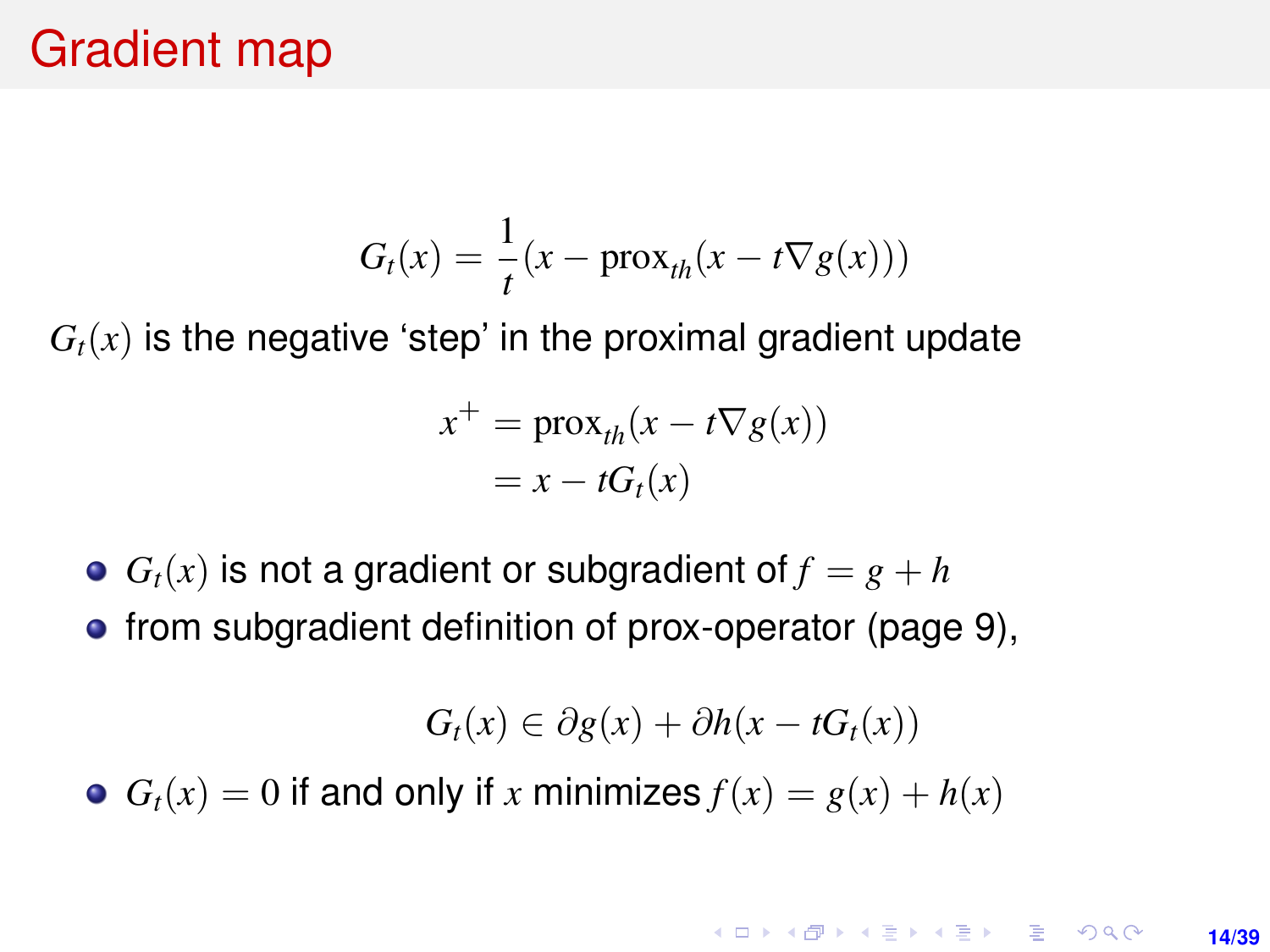## Consequences of Lipschitz assumption

recall upper bound (lecture on "gradient method") for convex *g* with Lipschitz continuous gradient

$$
g(y) \le g(x) + \nabla g(x)^\top (y - x) + \frac{L}{2} \|y - x\|_2^2 \quad \forall x, y
$$

• substitute  $y = x - tG_t(x)$ :

$$
g(x - tG_t(x)) \leq g(x) - t\nabla g(x)^\top G_t(x) + \frac{t^2 L}{2} ||G_t(x)||_2^2
$$

• if  $0 < t < 1/L$ , then

<span id="page-14-0"></span>
$$
g(x - tG_t(x)) \leq g(x) - t\nabla g(x)^\top G_t(x) + \frac{t}{2} ||G_t(x)||_2^2 \tag{1}
$$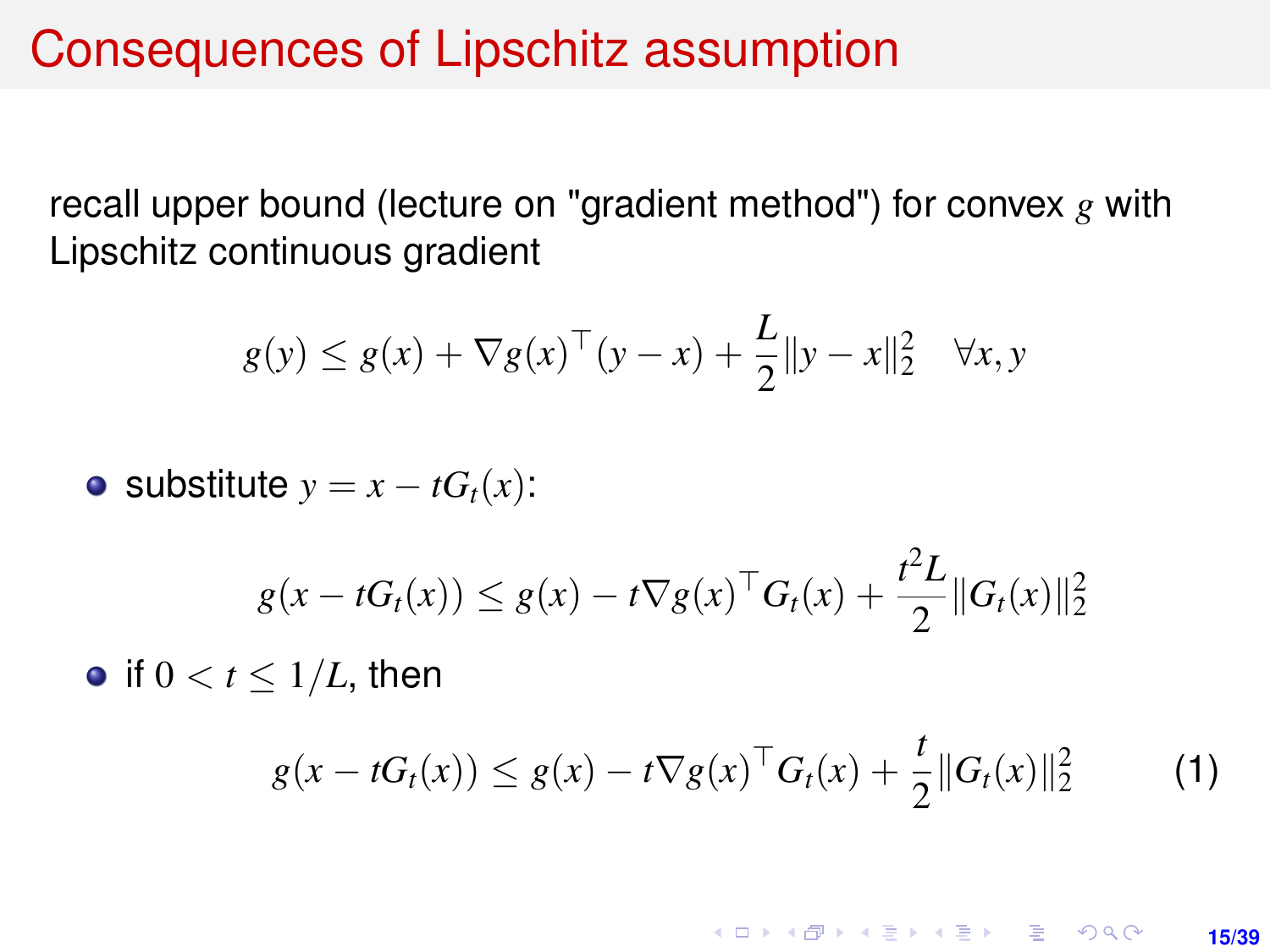## A global inequality

if the inequality [\(1\)](#page-14-0) holds, then for all *z*,

<span id="page-15-0"></span>
$$
f(x - tG_t(x)) \le f(x) + G_t(x)^{\top}(x - z) - \frac{t}{2} ||G_t(x)||_2^2
$$
 (2)  
proof: (define  $v = G_t(x) - \nabla g(x)$ )

$$
f(x - tG_t(x)) \le g(x) - t\nabla g(x)^\top G_t(x) + \frac{t}{2} ||G_t(x)||_2^2 + h(x - tG_t(x))
$$
  
\n
$$
\le g(z) + \nabla g(x)^\top (x - z) - t\nabla g(x)^\top G_t(x) + \frac{t}{2} ||G_t(x)||_2^2
$$
  
\n
$$
+ h(z) + v^\top (x - z - tG_t(x))
$$
  
\n
$$
= g(z) + h(z) + G_t(x)^\top (x - z) - \frac{t}{2} ||G_t(x)||_2^2
$$

line 2 follows from convexity of *g* and *h*, and  $v \in \partial h(x - tG_t(x))$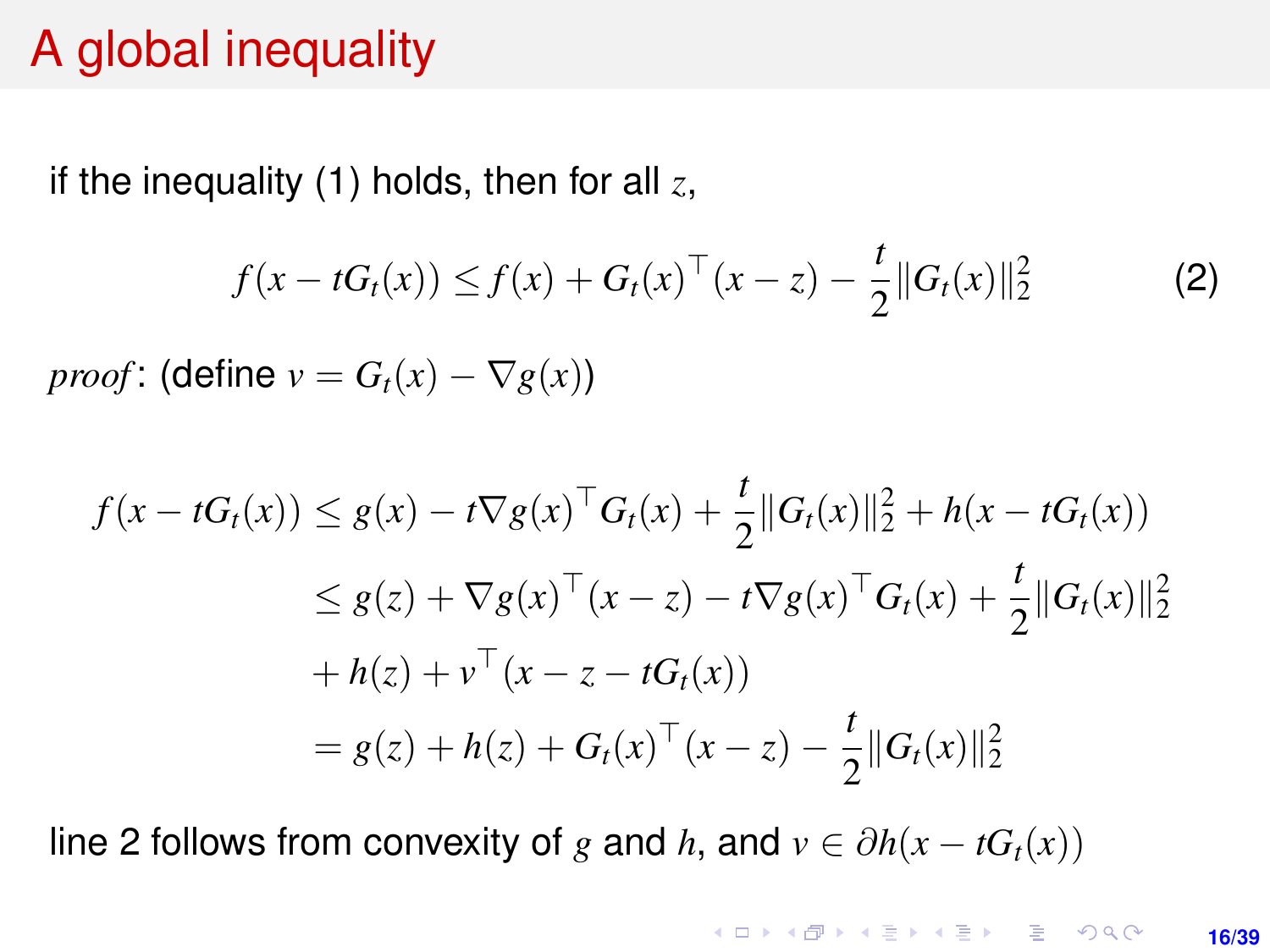## Progress in one iteration

$$
x^+ = x - tG_t(x)
$$

• inequality [\(2\)](#page-15-0) with  $z = x$  shows the algorithm is a descent method:

$$
f(x^{+}) \le f(x) - \frac{t}{2} ||G_t(x)||_2^2
$$

inequality [\(2\)](#page-15-0) with  $z = x^*$ 

<span id="page-16-0"></span>
$$
f(x^{+}) - f^{*} \leq G_{t}(x)^{\top}(x - x^{*}) - \frac{t}{2} ||G_{t}(x)||_{2}^{2}
$$
  
\n
$$
= \frac{1}{2t} (||x - x^{*}||_{2}^{2} - ||x - x^{*} - tG_{t}(x)||_{2}^{2})
$$
(3)  
\n
$$
= \frac{1}{2t} (||x - x^{*}||_{2}^{2} - ||x^{+} - x^{*}||_{2}^{2})
$$
  
\n(hence,  $||x^{+} - x^{*}||_{2}^{2} \leq ||x - x^{*}||_{2}^{2}$ , *i.e.*, distance to optimal set decreases)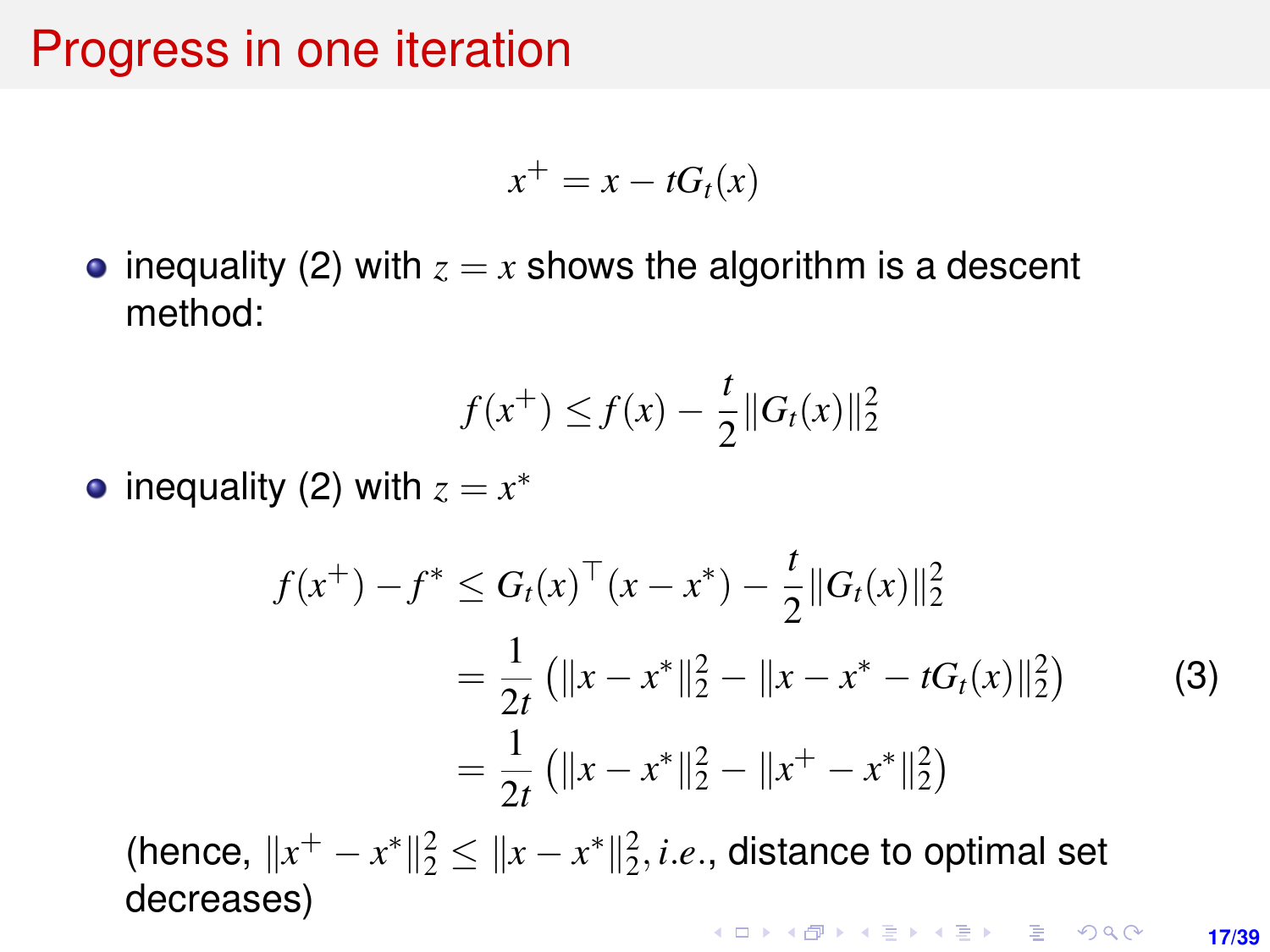## Analysis for fixed step size

add inequalities [\(3\)](#page-16-0) for  $x = x^{(i-1)}$ ,  $x^+ = x^{(i)}$ ,  $t = t_i = 1/L$ 

$$
\sum_{i=1}^{k} (f(x^{(i)}) - f^*) \le \frac{1}{2t} \sum_{i=1}^{k} \left( \|x^{(i-1)} - x^*\|_2^2 - \|x^{(i)} - x^*\|_2^2 \right)
$$
  
=  $\frac{1}{2t} \left( \|x^{(0)} - x^*\|_2^2 - \|x^{(k)} - x^*\|_2^2 \right)$   
 $\le \frac{1}{2t} \|x^{(0)} - x^*\|_2^2$ 

since  $f(x^{(i)})$  is nonincreasing,

$$
f(x^{(k)}) - f^* \le \frac{1}{k} \sum_{i=1}^k (f(x^{(i)}) - f^*) \le \frac{1}{2kt} ||x^{(0)} - x^*||_2^2
$$

**conclusion:** reaches  $f(x^{(k)}) - f^* \leq \epsilon$  after  $O(1/\epsilon)$  iterations

KO KKO KABIKA BIKA 2000 **18/39**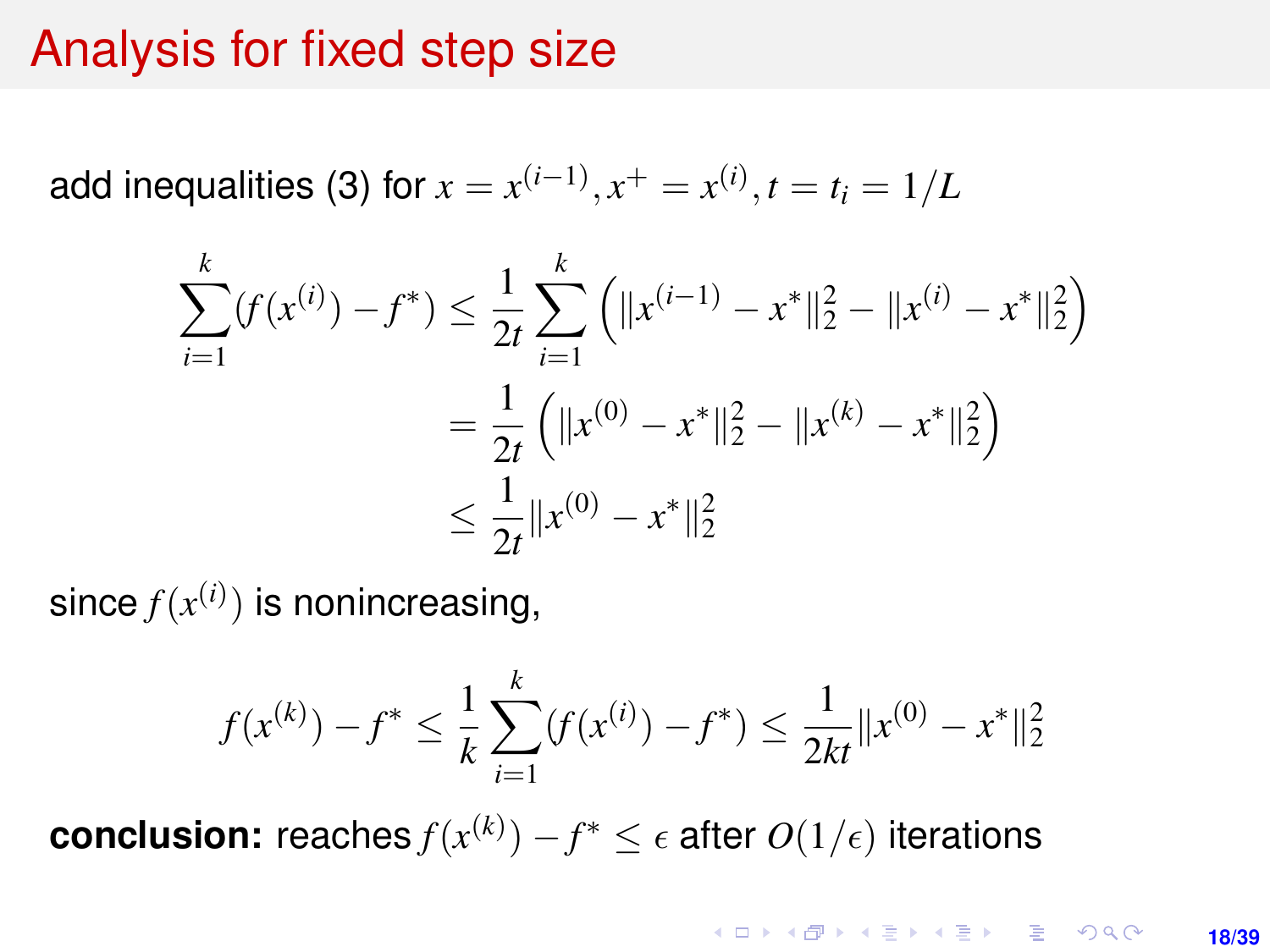#### Quadratic program with box constraints

min  $(1/2)x^{\top}Ax + b^{\top}x$ s.t.  $0 \le x \le 1$ 



 $n = 3000$ ; fixed step size  $t = 1/\lambda_{\text{max}}(A)$  $4$  ロ )  $4$   $6$  )  $4$   $2$  )  $4$   $2$  )  $\equiv$  $299$ **19/39**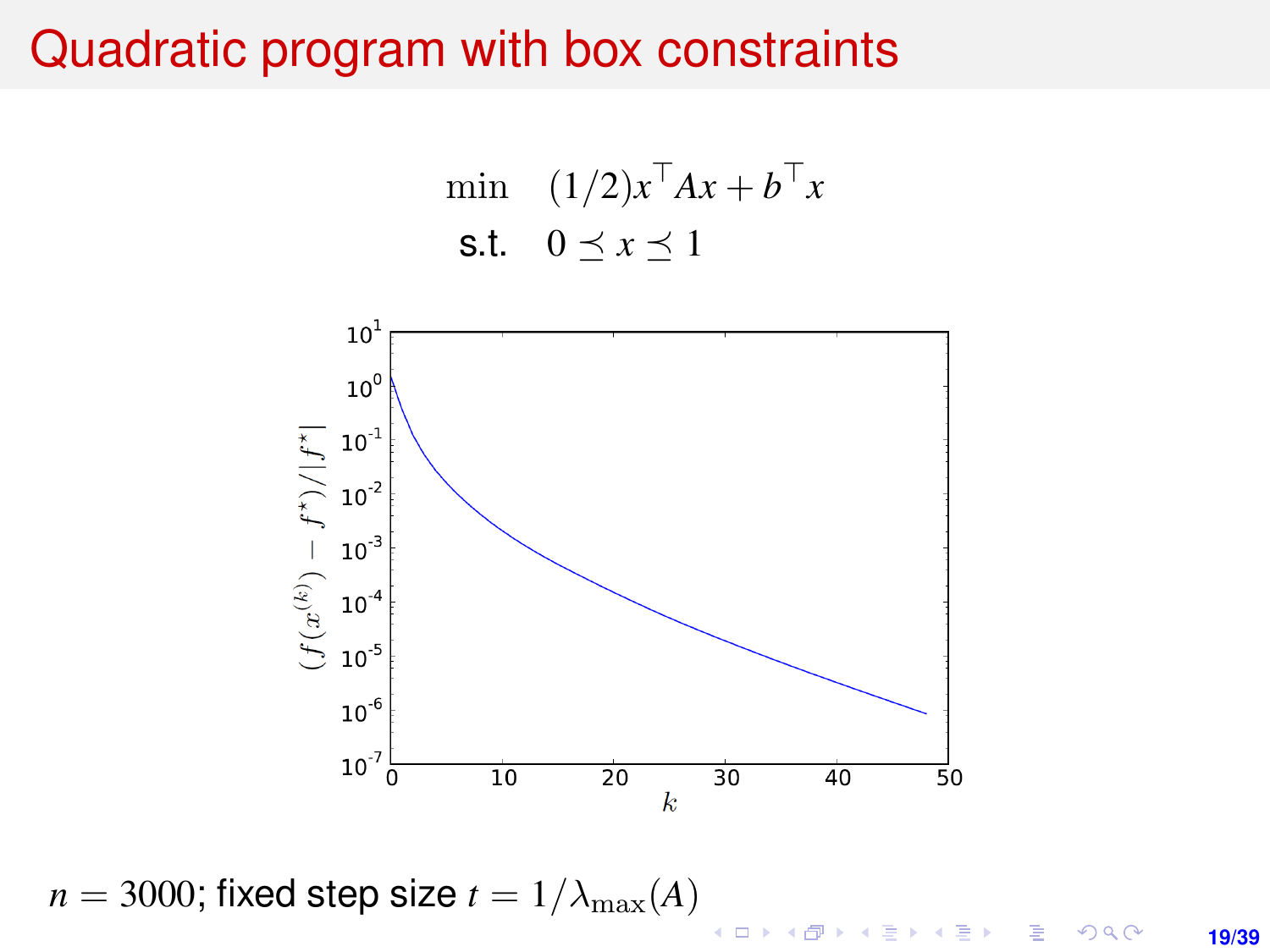#### 1-norm regularized least-squares

$$
\min \quad \frac{1}{2} \|Ax - b\|_2^2 + \|x\|_1
$$



randomly generated  $A \in \mathbf{R}^{2000 \times 1000}$ ; step  $t_k = 1/L$  with  $L = \lambda_{\max}(A^\top A)$ イロトメ 御 トメ 君 トメ 君 ト ă  $2Q$ **20/39**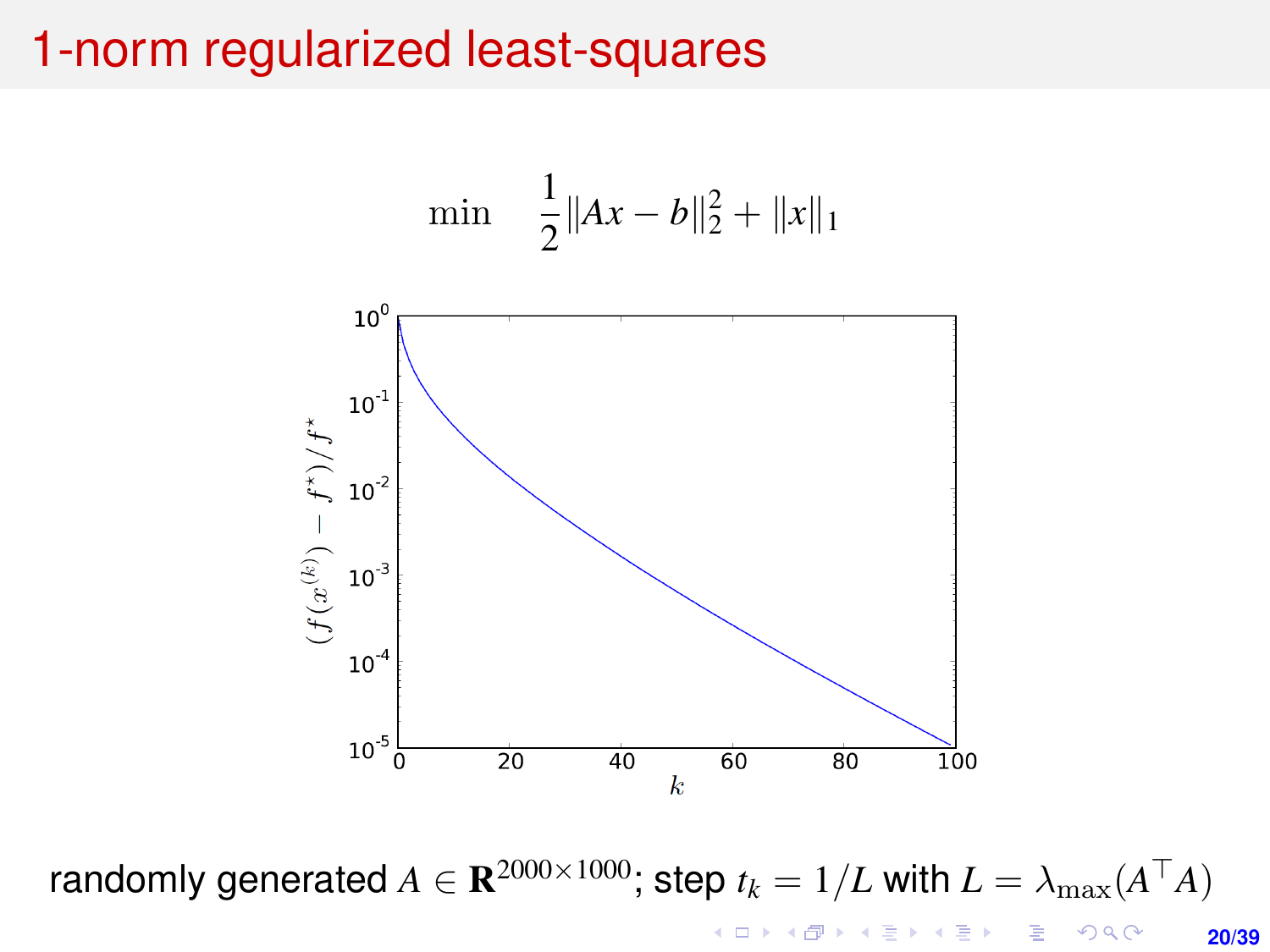# <span id="page-20-0"></span>**Outline**



- [proximal mapping](#page-7-0)
- [proximal gradient method with fixed step size](#page-11-0)

**21/39**

KO KARK KEK LE KORA

#### 4 [proximal gradient method with line search](#page-20-0)

- [Inertial Proximal Algorithm](#page-26-0)
- **[Conditional Gradient Method](#page-28-0)**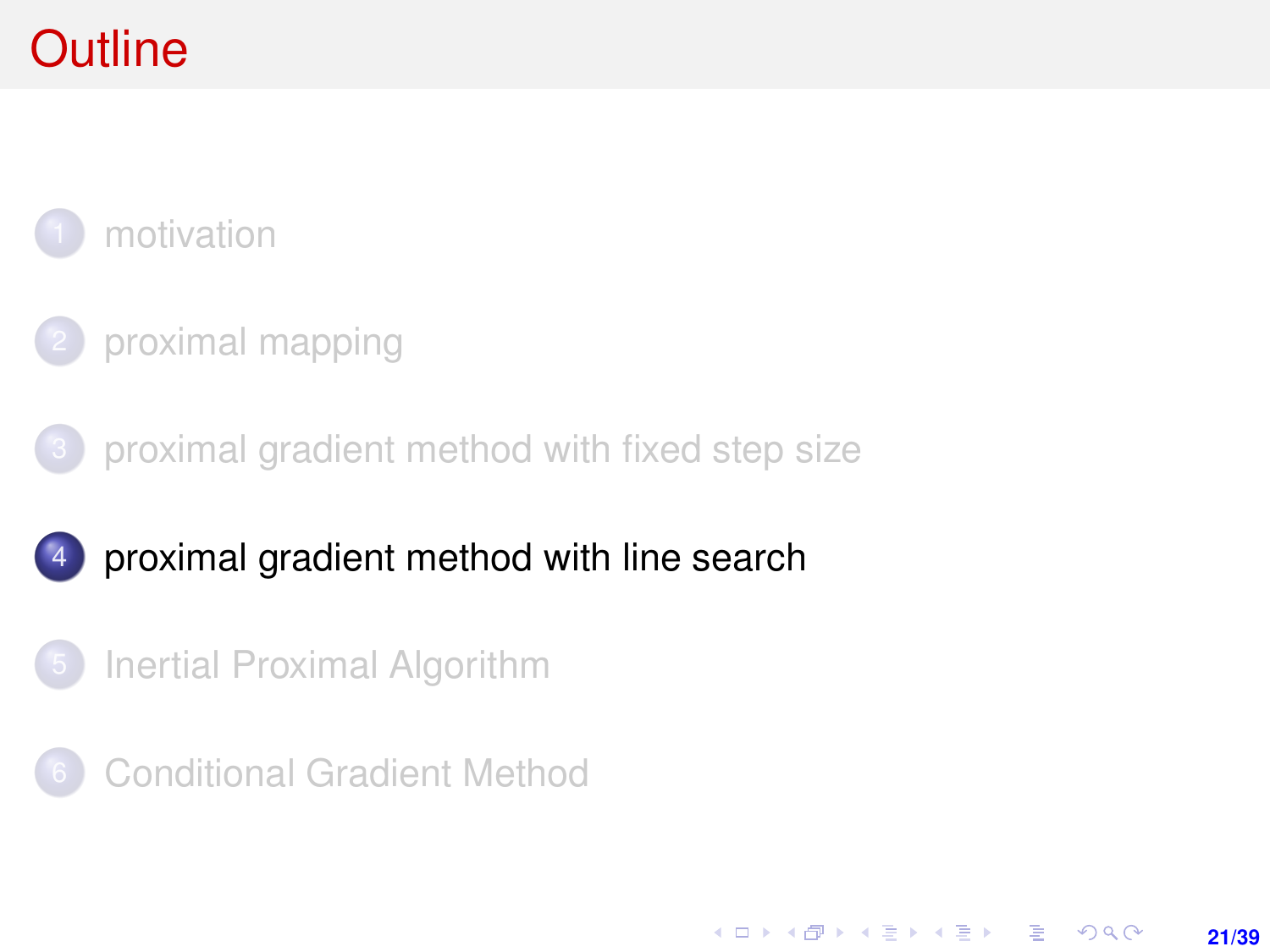## Line search

 $\bullet$  the analysis for fixed step size starts with the inequality [\(1\)](#page-14-0)

$$
g(x - tG_t(x)) \leq g(x) - t\nabla g(x)^\top G_t(x) + \frac{t}{2} ||G_t(x)||_2^2
$$

this inequality is known to hold for  $0 < t < 1/L$ 

- if *L* is not known, we can satisfy [\(1\)](#page-14-0) by a backtracking line search: start at some  $t := \hat{t} > 0$  and backtrack  $(t := \beta t)$  until [\(1\)](#page-14-0) holds
- **•** step size *t* selected by the line search satisfies  $t > t_{\min} = \min\{\hat{t}, \beta/L\}$
- requires one evaluation of g and proxth per line search iteration several other types of line search work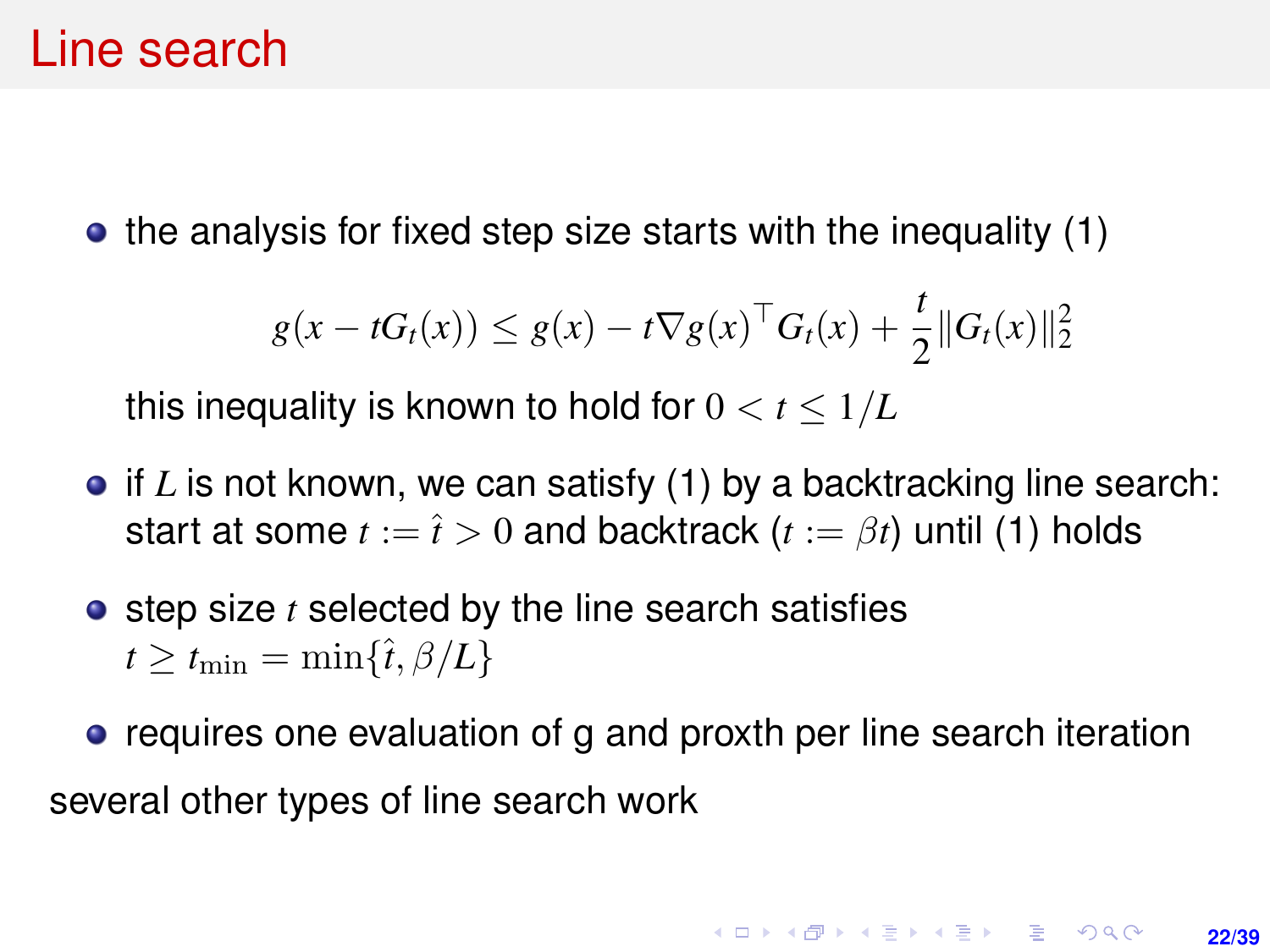**example:** line search for projected gradient method

$$
x^+ = P_C(x - t\nabla g(x)) = x - tG_t(x)
$$



backtrack until  $x - tG_t(x)$  satisfies 'sufficient decrease' inequality [\(1\)](#page-14-0)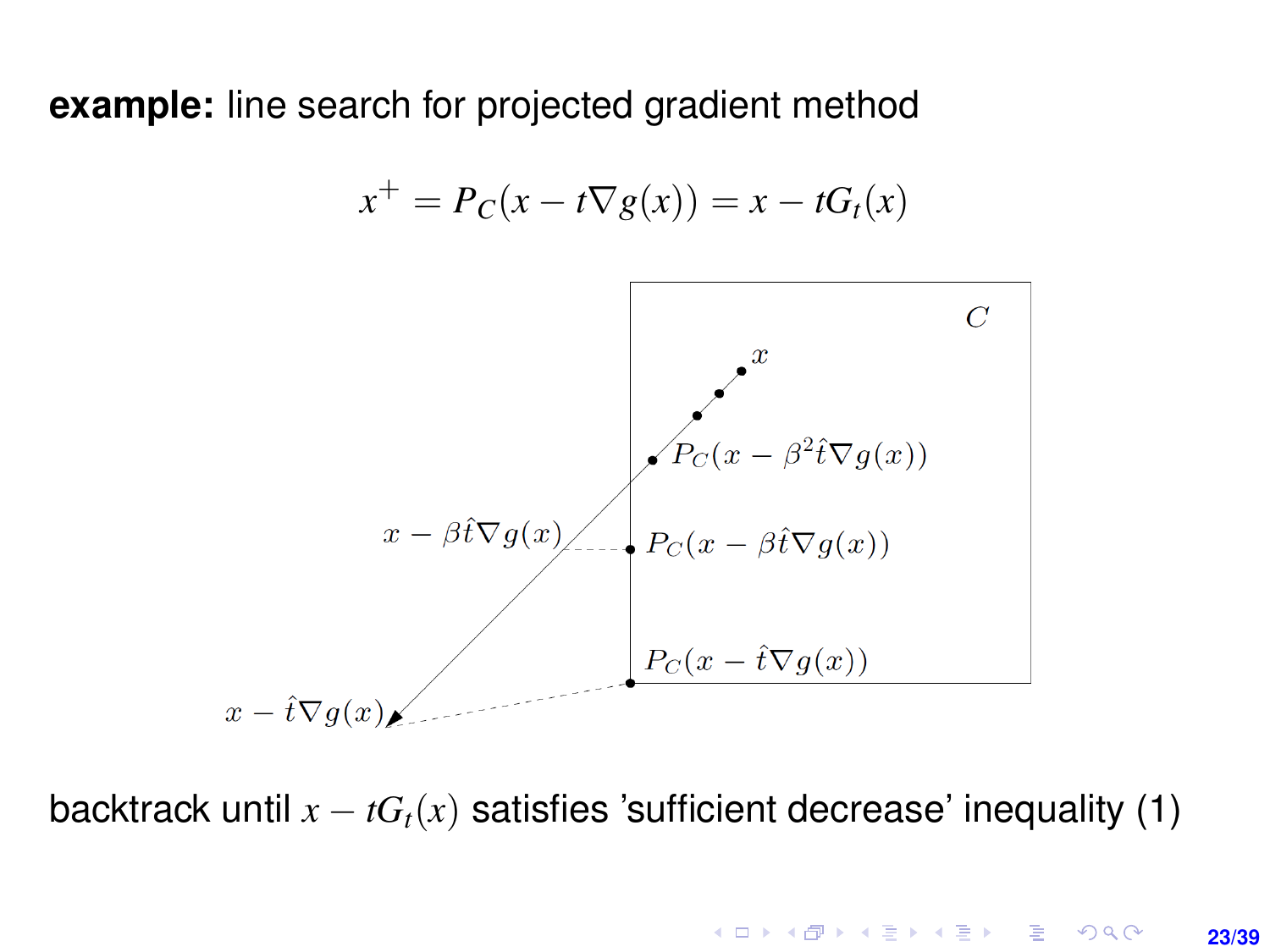## Analysis with line search

from page 17, if [\(1\)](#page-14-0) holds in iteration *i*, then  $f(x^{(i)}) < f(x^{(i-1)})$  and

$$
f(x^{(i)}) - f^* \le \frac{1}{2t_i} \left( \|x^{(i-1)} - x^*\|_2^2 - \|x^{(i)} - x^*\|_2^2 \right)
$$
  

$$
\le \frac{1}{2t_{\min}} \left( \|x^{(i-1)} - x^*\|_2^2 - \|x^{(i)} - x^*\|_2^2 \right)
$$

• adding inequalities for  $i = 1$  to  $i = k$  gives

$$
\sum_{i=1}^{k} f(x^{(i)}) - f^* \le \frac{1}{2t_{\min}} \left( \|x^{(0)} - x^*\|_2^2 \right)
$$

since *f*(*x* (*i*) ) is nonincreasing, obtain similar 1/*k* bound as for fixed *t<sup>i</sup>* :

$$
f(x^{(k)}) - f^* \le \frac{1}{2kt_{\min}} \left( \|x^{(0)} - x^*\|_2^2 \right)
$$

**KORKARK KERKER DRAM**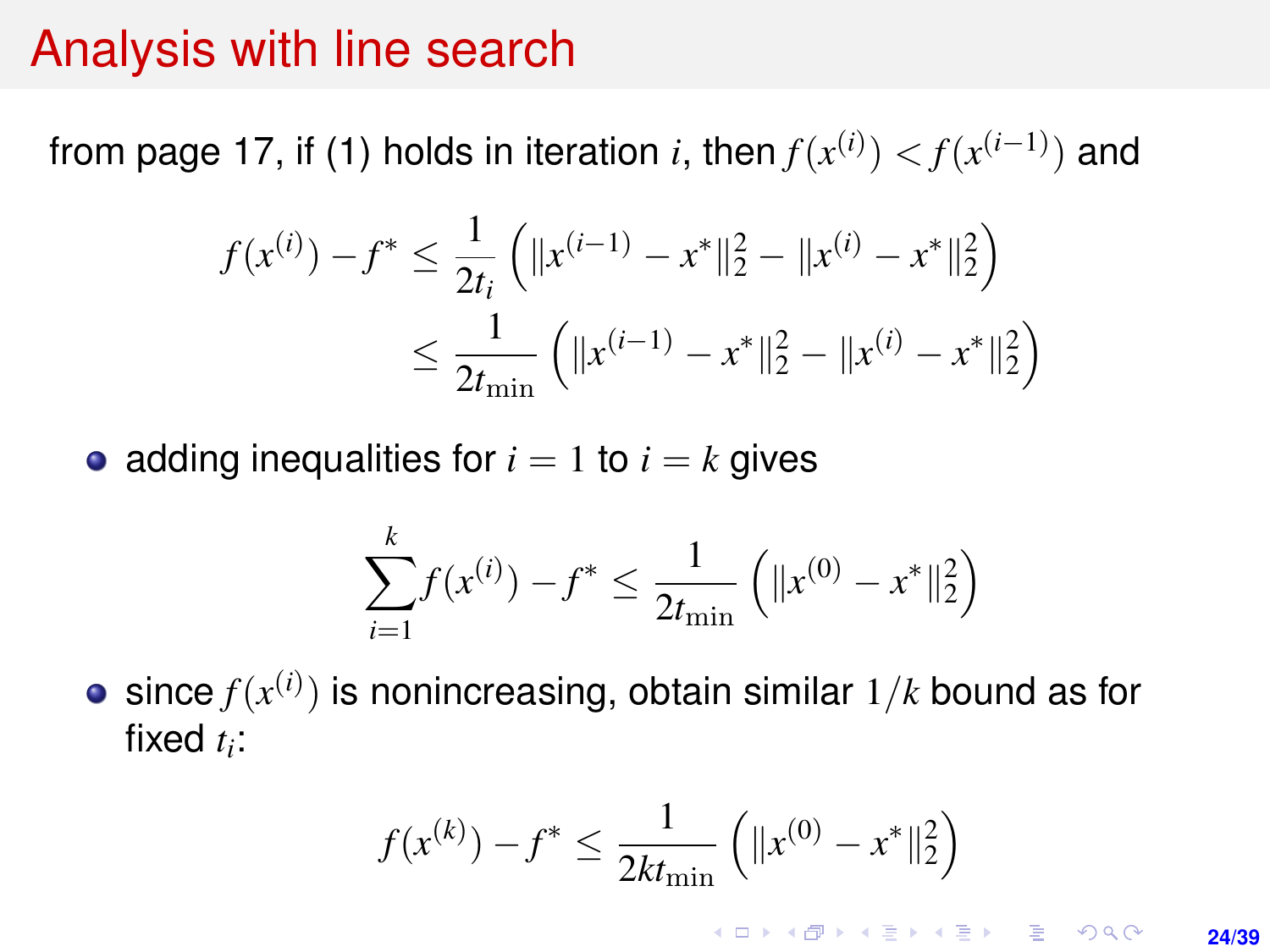#### Another Backtracking Line Search Scheme

Let  $h(x) = \mu ||x||_1$ , consider

$$
\min \quad f(x) = g(x) + h(x)
$$

• Compute 
$$
\bar{x}^k = \text{prox}_{\tau^k h}(x - \tau^k \nabla g(x^k))
$$
,  $d^k = \bar{x}^k - x^k$ ,  
\n
$$
\Delta^k = \nabla g(x^k)^\top d^k + (h(\bar{x}^k) - h(x^k))
$$

Choose  $\alpha_{\rho} > 0$  and  $\sigma, \rho \in (0, 1)$ . Choose  $\alpha_k = \alpha_{\rho} \rho^h$  such that *h* is the smallest integer that satisfies

$$
f(x^k + \alpha_{\rho} \rho^h d^k) \le f(x^k) + \sigma \alpha_{\rho} \rho^h \Delta^k
$$

Set  $x^{k+1} = x^k + \alpha^k d^k$ .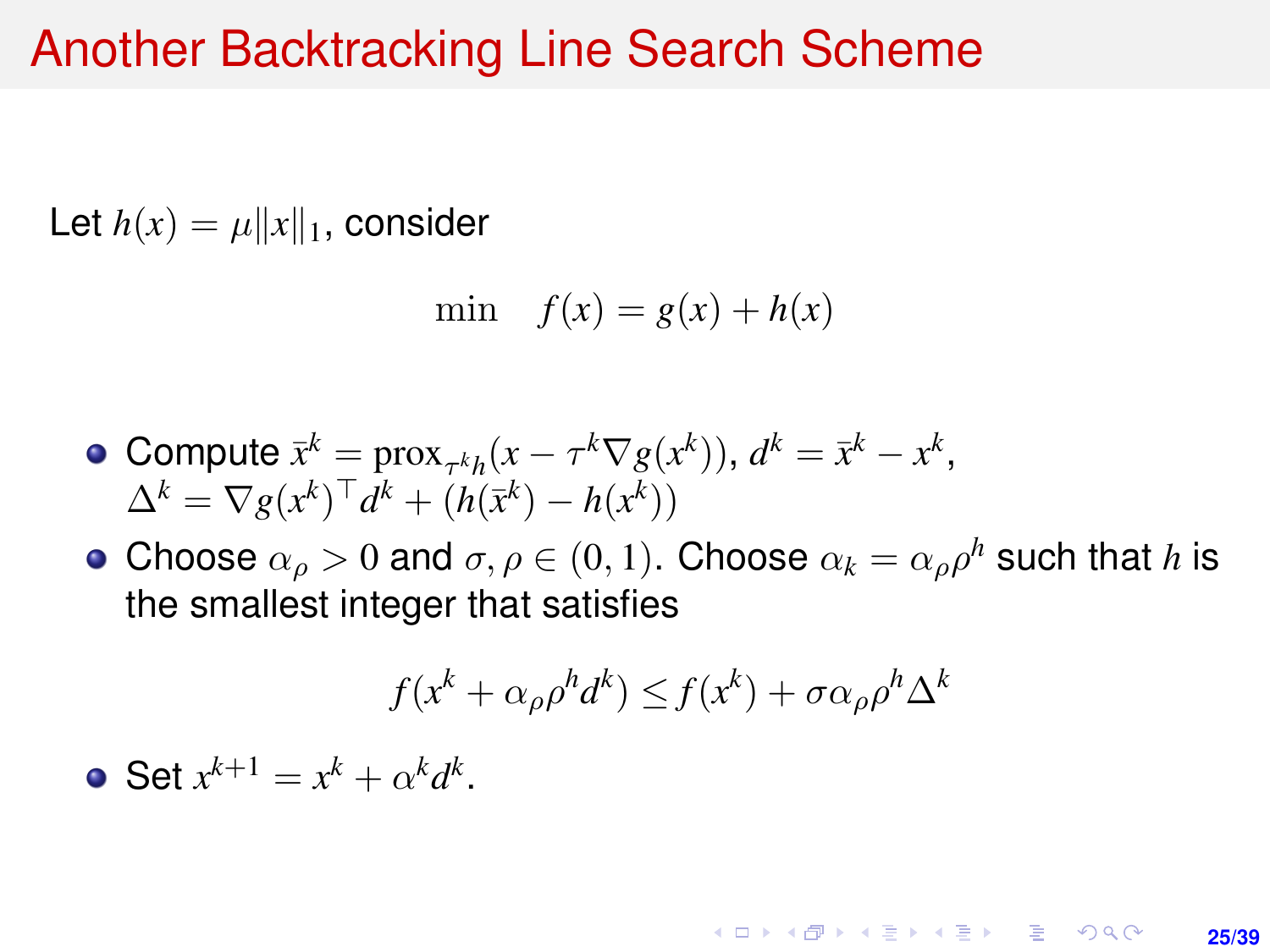## Improving Backtracking Line Search Scheme

Choosing  $τ<sup>k</sup>$ : Barzilai-Borwein method  $s^{k-1} = x^k - x^{k-1}$  and  $y^{k-1} = \nabla g(x^k) - \nabla g(x^{k-1})$  $\tau^{k,BB1} = \frac{(s^{k-1})^{\top} s^{k-1}}{(s^{k-1})^{\top} s^{k-1}}$  $\frac{(s^{k-1})^{\top} s^{k-1}}{(s^{k-1})^{\top} y^{k-1}}$  or  $\tau^{k, BB2} = \frac{(s^{k-1})^{\top} y^{k-1}}{(y^{k-1})^{\top} y^{k-1}}$  $\frac{(y^{k-1})^y}{(y^{k-1})^{\top}y^{k-1}}$ .

Choosing  $\alpha^k$ : Nonmontone Armijo-like Line search

$$
f(x^k + \alpha^k d^k) \le C^k + \sigma \alpha^k \Delta^k
$$

 $C^k = (\eta Q^{k-1} C^{k-1} + f(x^k))/Q^k$ ,  $Q^k = \eta Q^{k-1} + 1$ ,  $C^0 = f(x^0)$  and  $\mathcal{Q}^0 = 1$  (Zhang and Hager)

The continuation strategy

• Choose 
$$
\mu^0 > \mu^1 > \ldots > \mu^l = \mu
$$

Solve  $z(\mu^i) = \arg \min_x g(x) + \mu^i ||x||_1$  starting from  $z(\mu^{i-1})$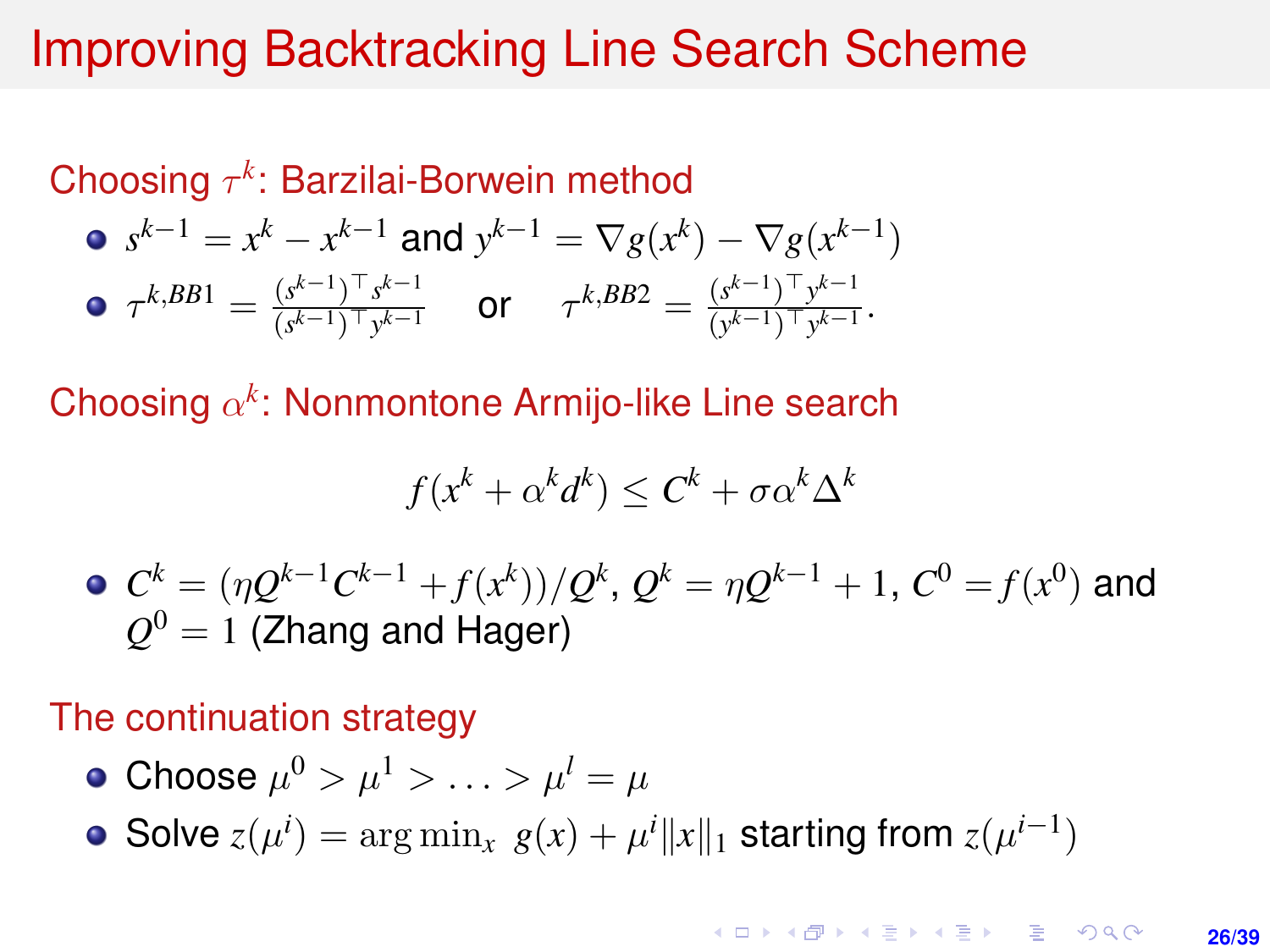# <span id="page-26-0"></span>**Outline**

### [motivation](#page-1-0)

- [proximal mapping](#page-7-0)
- [proximal gradient method with fixed step size](#page-11-0)
- 4 [proximal gradient method with line search](#page-20-0)
- 5 [Inertial Proximal Algorithm](#page-26-0)
- **[Conditional Gradient Method](#page-28-0)**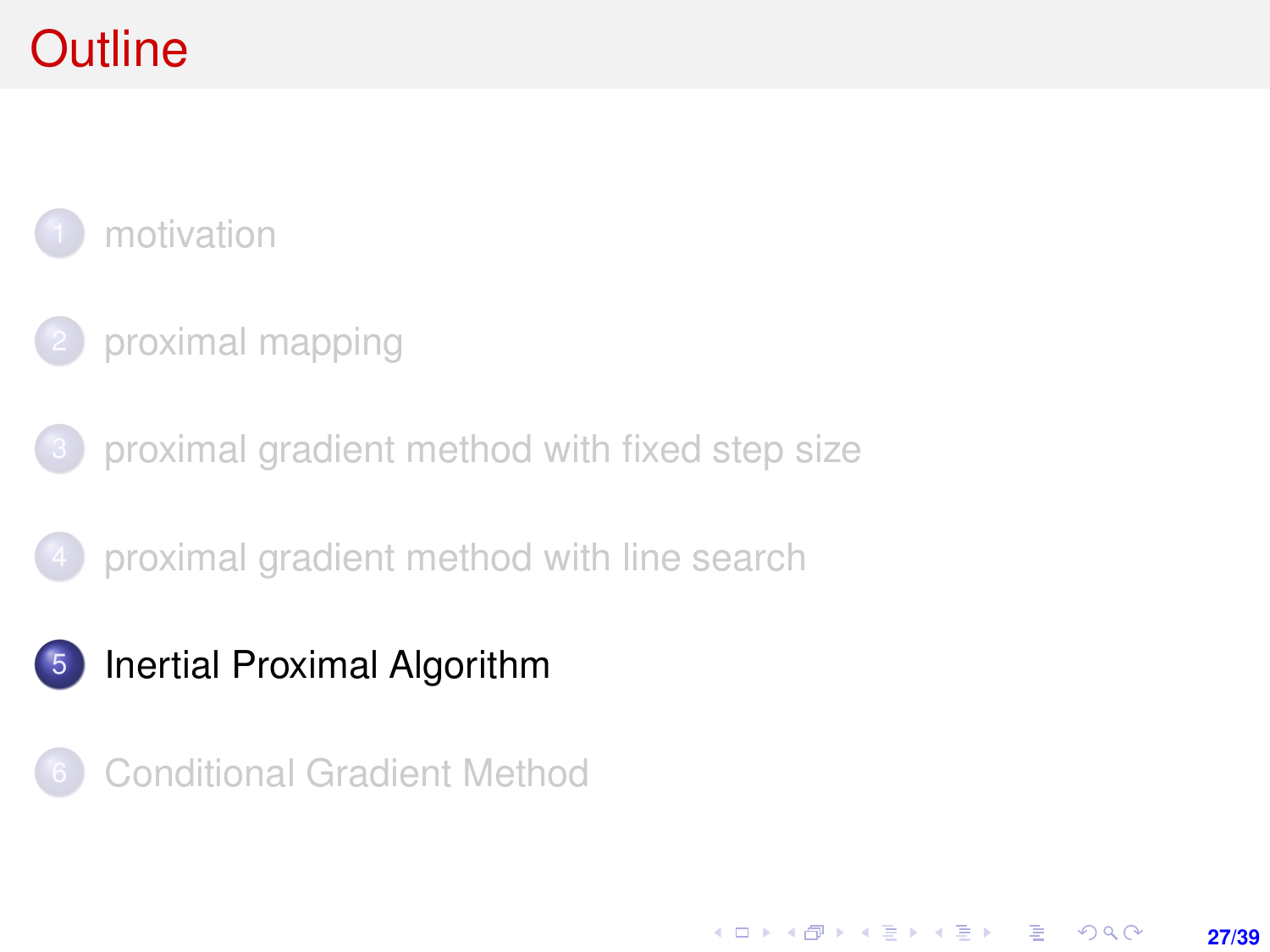## Inertial Proximal Algorithm

Consider the problem

$$
\min \quad f(x) = g(x) + h(x),
$$

where ∇*g*(*x*) is L-Lipschitz

Choose  $x^0$ , set  $x^{-1} = x^0$ , choose  $\beta \in [0, 1]$ , set  $\alpha < 2(1 - \beta)/L$ , the inertial proximal algorithm computes:

$$
x^{k+1} = \text{prox}_{\alpha h}(x^k - \alpha \nabla g(x^k) + \beta (x^k - x^{k-1}))
$$

- The term  $\beta(x^k x^{k-1})$ : inertial term
- For  $h(x) = 0$ , the scheme is referred as the Heavy-ball method
- **Ref: Peter Ochs, Yunjin Chen, Thomas Brox, and Thomas Pock,** iPiano: Inertial Proximal Algorithm for Nonconvex Optimization, SIAM J. IMAGING SCIENCES, Vol. 7, No. 2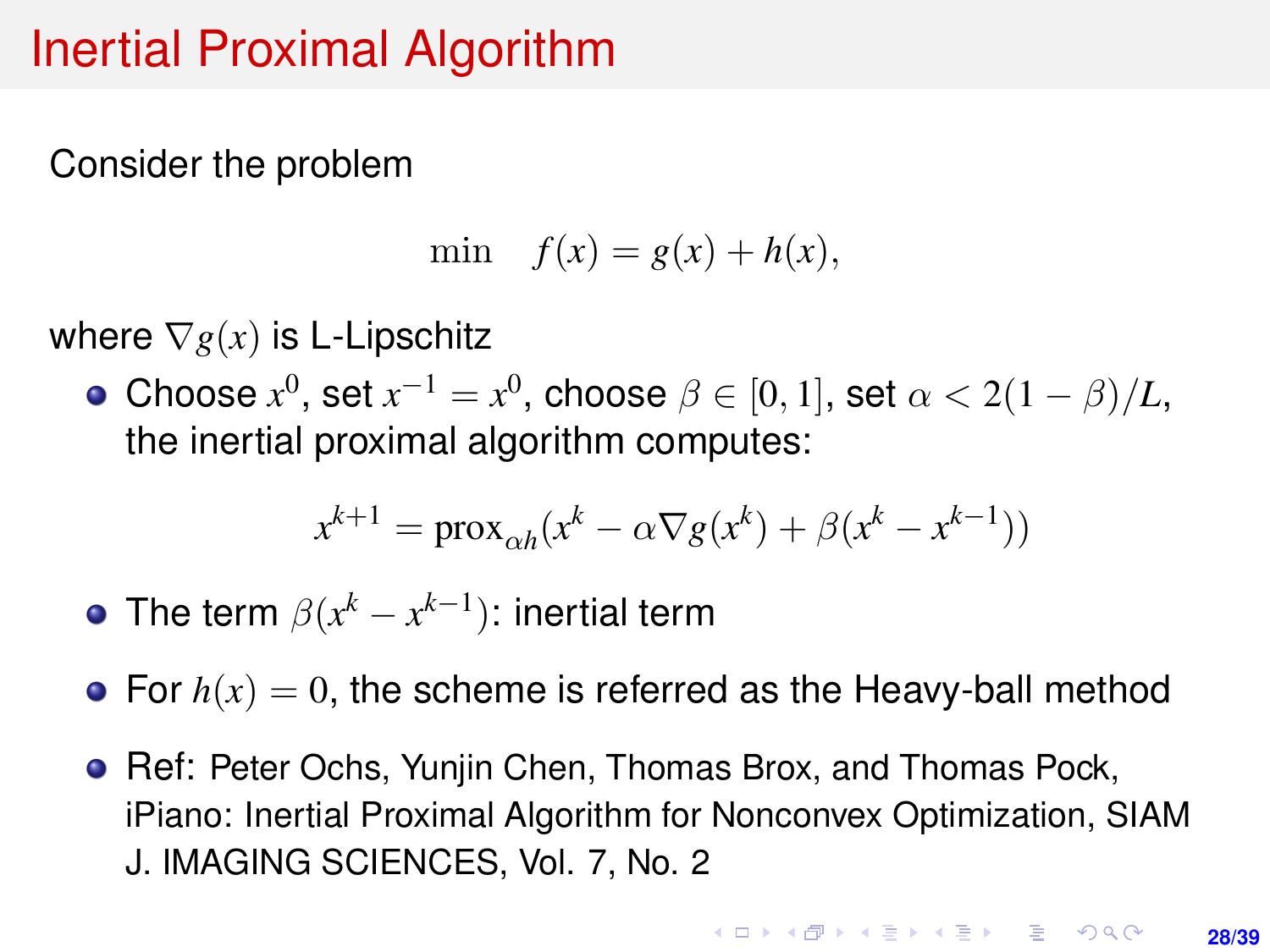# <span id="page-28-0"></span>**Outline**

### [motivation](#page-1-0)

- [proximal mapping](#page-7-0)
- [proximal gradient method with fixed step size](#page-11-0)
- 4 [proximal gradient method with line search](#page-20-0)
- 5 [Inertial Proximal Algorithm](#page-26-0)
- 6 [Conditional Gradient Method](#page-28-0)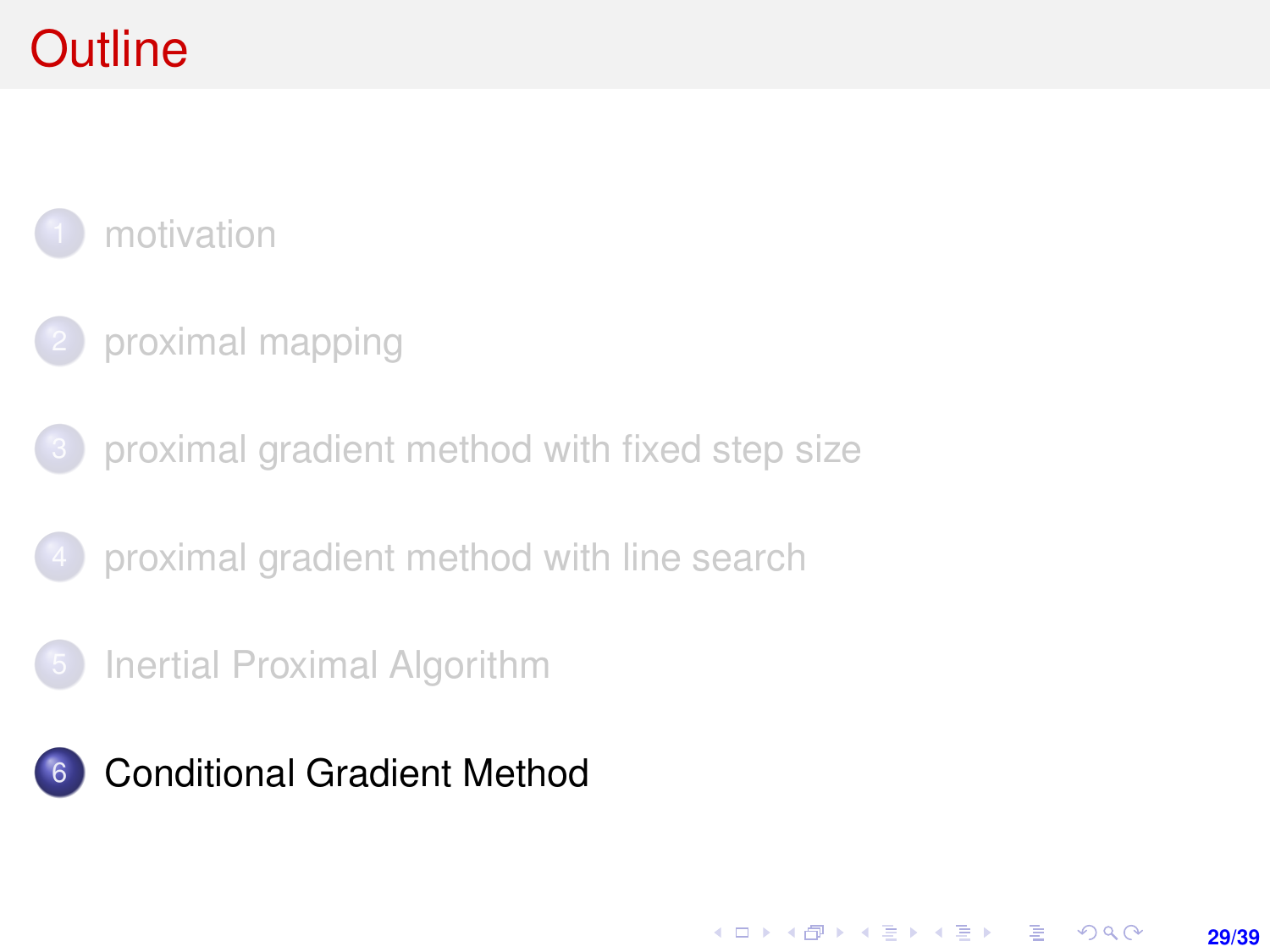## Conditional Gradient (CndG) Method: motivation

Let *X* be a compact set. Consider

 $\min_{x \in X} f(x)$ .

• Proximal gradient method:

$$
x_{k+1} = \underset{x \in X}{\text{argmin}} \left\{ f(x_k) + \langle \nabla f(x_k), x - x_k \rangle + \frac{1}{2\alpha_k} ||y - x_k||^2 \right\}.
$$

It is equivalent to the projected gradient method

$$
x_{k+1} = \mathcal{P}_X(x_k - \alpha_k \nabla f(x_k)).
$$

• Difficulty: the computational cost of the projection  $\mathcal{P}_X(\cdot)$  may be expensive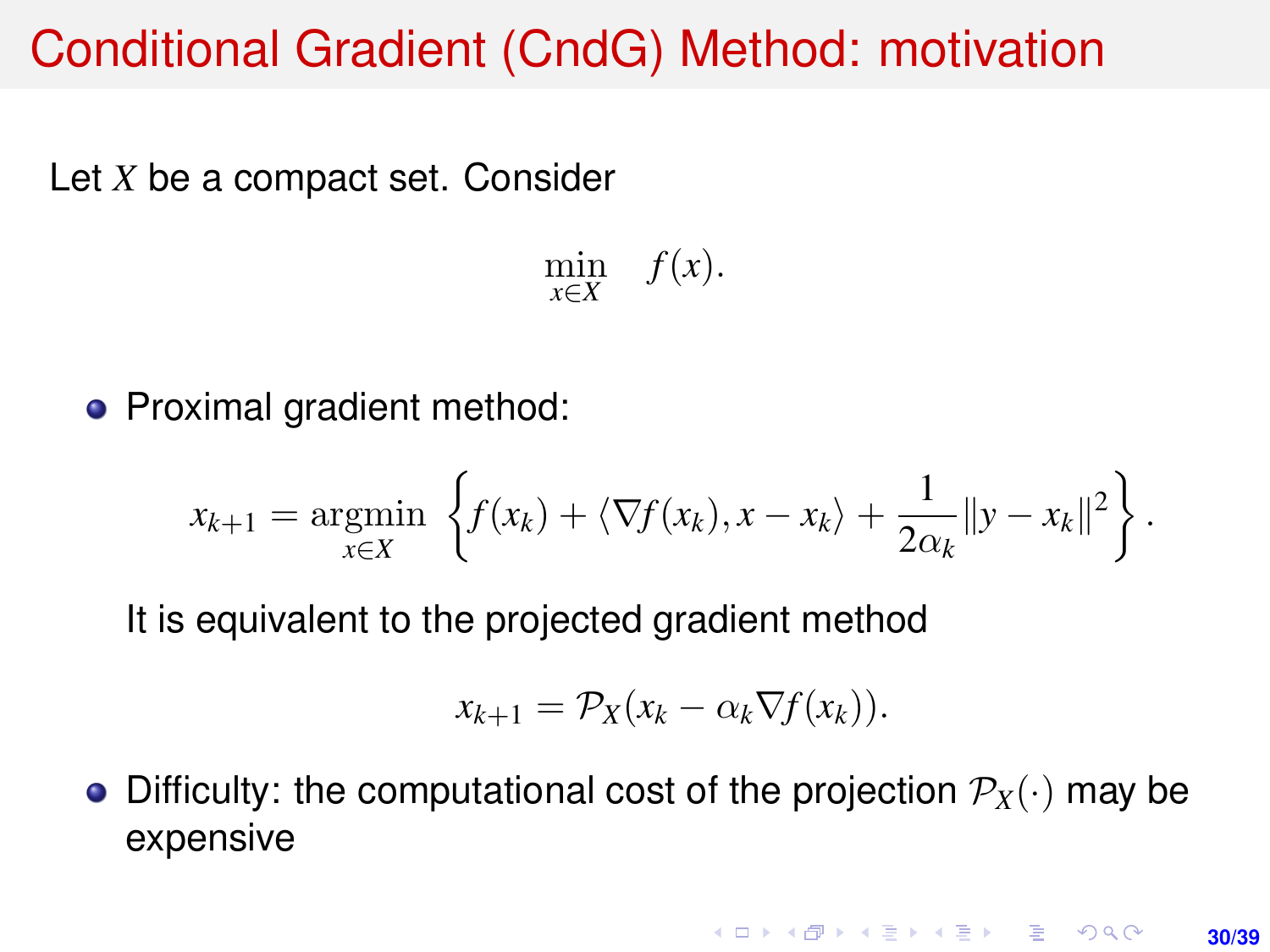## Conditional Gradient (CndG) or Frank-Wolfe Method

• Given  $y_0 = x_0$  and  $\alpha_k \in (0, 1]$ , the CndG method takes

$$
x_k = \underset{x \in X}{\operatorname{argmin}} \langle \nabla f(y_{k-1}), x \rangle,
$$
  

$$
y_k = (1 - \alpha_k) y_{k-1} + \alpha_k x_k
$$

**o** diminishing step sizes:

$$
\alpha_k = \frac{2}{k+1}
$$

or by exact line search

$$
\alpha_k = \arg\min_{\alpha \in [0,1]} f((1-\alpha)y_{k-1} + \alpha x_k)
$$

KORK ERKER ERKER **31/39**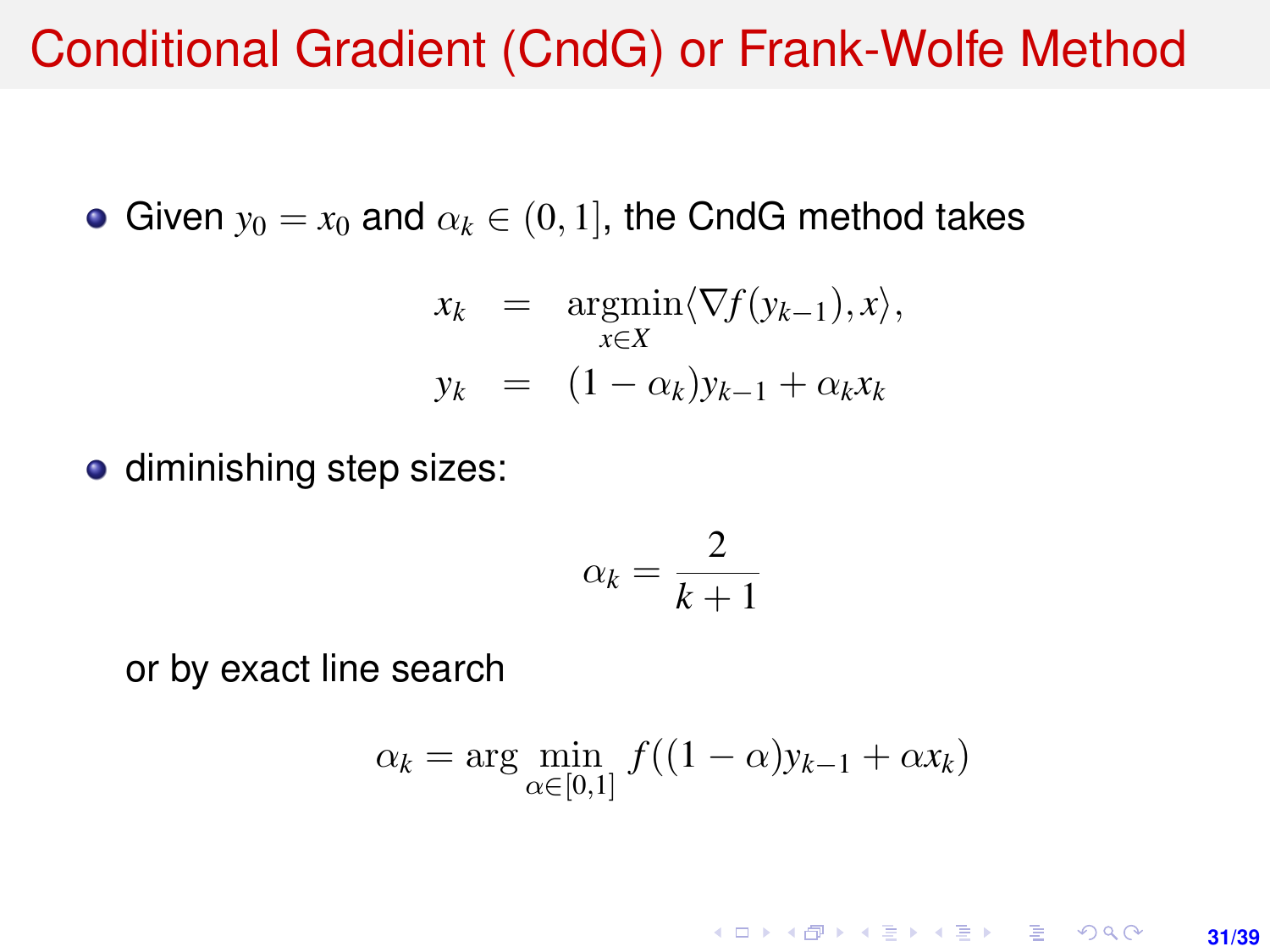#### Examples

考虑带某一范数|| . || 约束的凸优化问题,

 $\min_{x} f(x)$  s.t.  $\|x\| \leq t$ .

<sup>用</sup>条件梯度法求解该问题时,需要计算子问题,

<span id="page-31-0"></span>
$$
x_k \in \operatorname*{argmin}_{\|x\| \le t} \langle \nabla f(y_{k-1}), x \rangle
$$
  
=  $-t \cdot \left( \operatorname*{arg\ max}_{\|x\| \le 1} \langle \nabla f(y_{k-1}), x \rangle \right)$   
=  $-t \cdot \partial \|\nabla f(y_{k-1})\|_*$ . (4)

其中 $||z||_* = \sup\{z^T x, ||x|| \leq 1\}$ 是 $|| \cdot ||$  的对偶范数。注意到[\(4\)](#page-31-0) 条件梯度 法的子问题相当于计算一个对偶范数的次梯度。如果计算|| · || 范数的 次梯度比计算在约束集合 $X = \{x \in \mathbb{R}^n : ||x|| \le t\}$ 上的投影要简单,条 <sup>件</sup>梯度法比投影梯度法效率更高。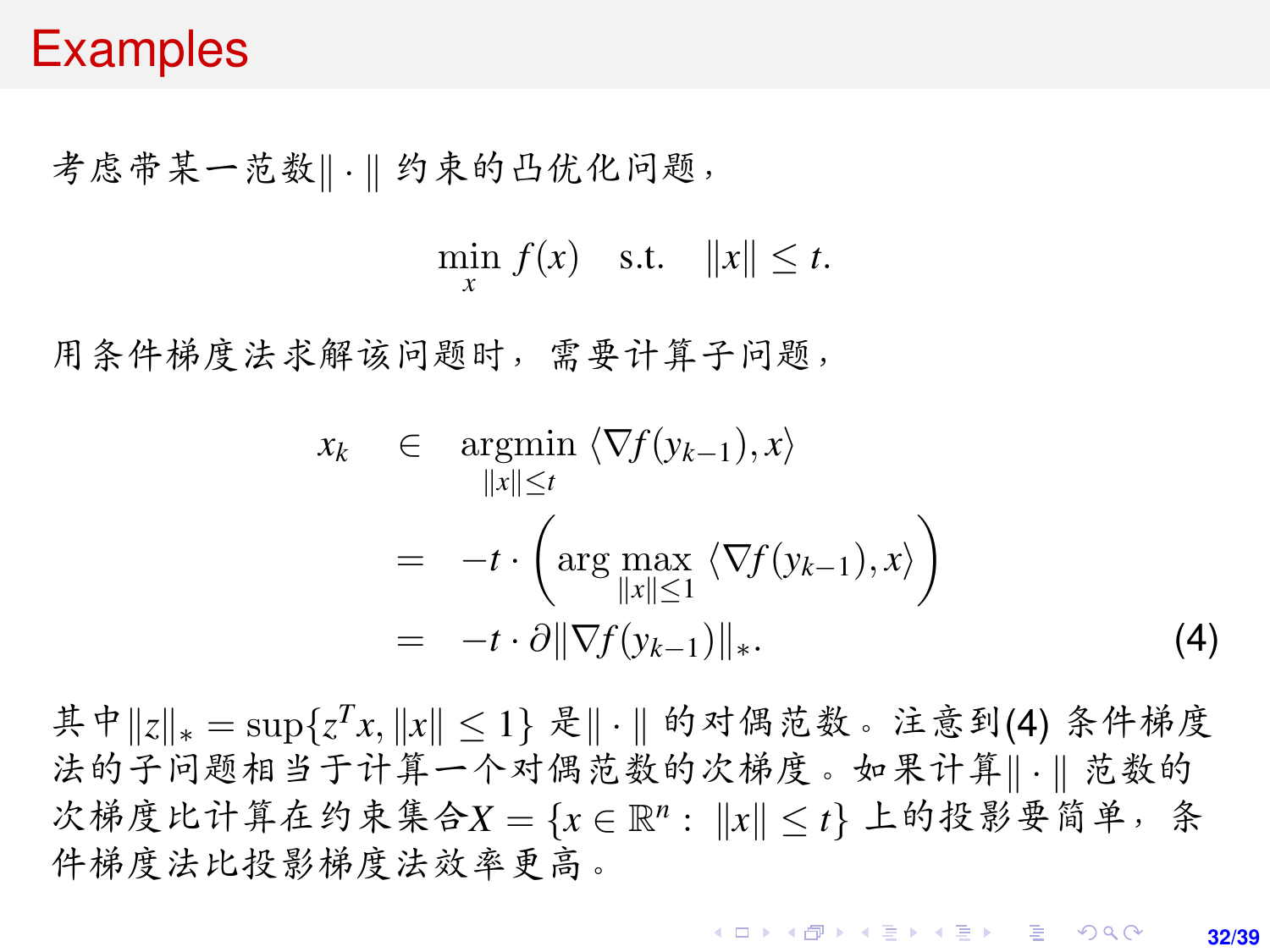#### Examples:  $\ell_1$  范数约束问题

由于ℓ1 范数的对偶范数是ℓ≤ 范数, 因此用条件梯度法求解该问题时子 <sup>问</sup>题为,

$$
x_k \in -t \cdot \partial \|\nabla f(y_{k-1})\|_{\infty}.
$$

考虑到 $\ell_{\infty}$  范数的次梯度为∂ $||x||_{\infty} = \{v : \langle v, x \rangle = ||x||_{\infty}, ||v||_1 \leq 1\}$ , 子 <sup>问</sup>题等价于,

$$
i_k \in \operatorname*{argmax}_{i=1,\ldots,n} |\nabla_i f(y_{k-1})|
$$
  

$$
x_k = -t \cdot \operatorname{sgn} [\nabla_{i_k} f(y_{k-1})] \cdot e_{i_k}.
$$

其中▽ $f(y_{k-1})$ 表示向量▽ $f(y_{k-1})$  的第*i* 个元素,  $e_i$ 表示第*i* 个元素为1<br>的单位向量。可以看到计算||, || 的次梯度和计算集 的单位向量。可以看到计算‖ · || ∞ 的次梯度和计算集 合 $X := \{x \in \mathbb{R}^n : ||x||_1 \leq t\}$ 上的投影都需要 $\mathcal{O}(n)$ 的计算复杂度,但是 <sup>条</sup>件梯度法子问题计算明显要更简单直接。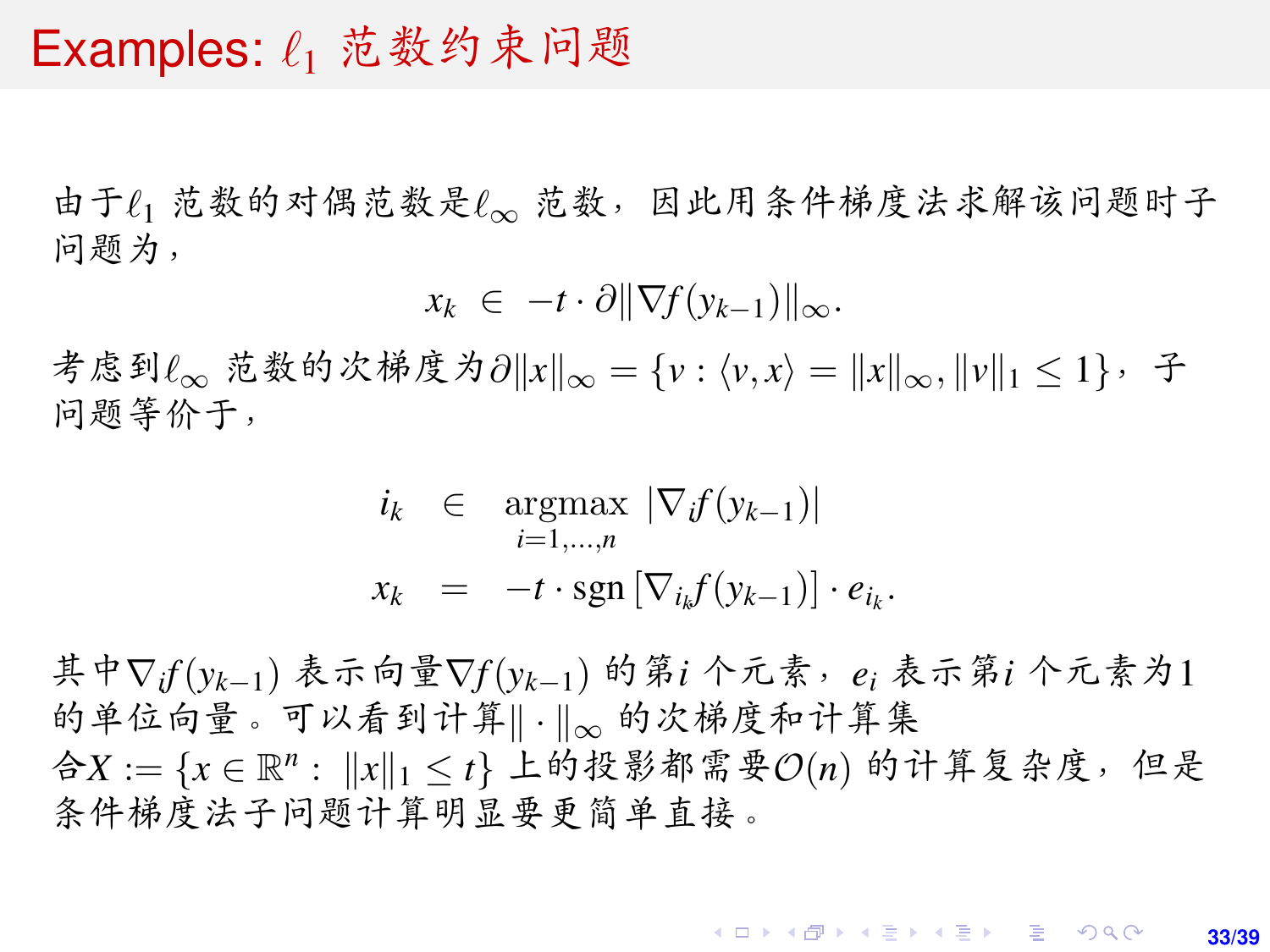## Examples:  $\ell_p$  范数约束问题,  $1 < p < \infty$

由于 $\ell_p$  范数的对偶范数是 $\ell_q$  范数, 其中 $1/p + 1/q = 1$ , 因此用条件梯 度法求解该问题时子问题为,

$$
x_k \in -t \cdot \partial \|\nabla f(y_{k-1})\|_q.
$$

注意到 $\ell_a$  范数的次梯度为∂ $||x||_q = \{v : \langle v, x \rangle = ||x||_q, ||v||_p \leq 1\}$ , 子问题 等价于,

 $x_k^{(i)} = -\beta \cdot \text{sgn} \left[ \nabla_i f(y_{k-1}) \right] \cdot |\nabla_i f(y_{k-1})|^{p/q}.$ 

其中β是使得 $||x_k||_q = t$  的归一化常数。可以看到, 除过 $p = 1, 2, \infty$  这 <sup>些</sup>特殊情形,条件梯度法的子问题计算复杂度比直接计算点在<sup>集</sup> 合 $X = \{x \in \mathbb{R}^n : ||x||_p \leq t\}$  上的投影要简单, 后者投影计算需要单独解 一个优化问题。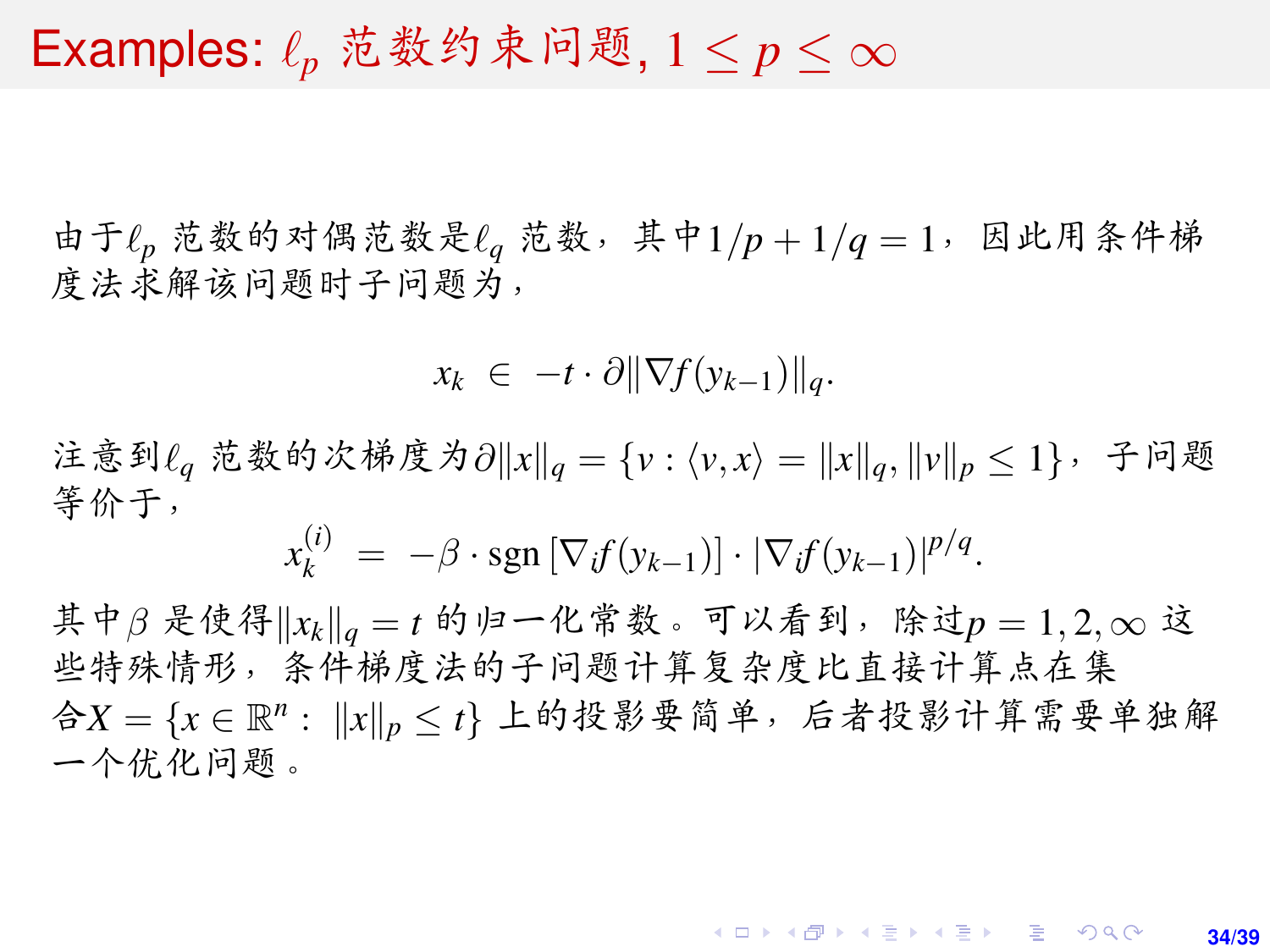#### Example: <sup>矩</sup>阵核范数约束优化问题

矩阵核范数‖· ll。的对偶范数是其谱范数||· ||2:

$$
||X||_* = \sum_{i=1}^{\min\{m,n\}} \sigma_i(X), \qquad ||X||_2 = \max_{i=1,\dots,\min\{m,n\}} \sigma_i(X).
$$

因此条件梯度法的子问题为 $X_k$  ∈ -t · ∂\\Tf(Y<sub>k-1</sub>)\\2. 对矩阵范数的次  $k^*$ 度:  $\partial ||X|| = {Y : \langle Y, X \rangle = ||X||, ||Y||_* ≤ 1}$ , 设u, *v* 分别是矩 <sup>阵</sup>∇*f*(*Yk*−1) <sup>最</sup>大奇异值对应的左、右奇异向量,注意到,

$$
\langle uv^T, \nabla f(Y_{k-1}) \rangle = u^T \nabla f(Y_{k-1}) v = \sigma_{\max}(\nabla f(Y_{k-1})) = ||\nabla f(Y_{k-1})||_2.
$$

 $\mathbb{E}\left\Vert uv^T \right\Vert_*=1$ , 因此矩阵*uv*<sup>*T*</sup> ∈ ∂ $\|\nabla f(Y_{k-1})\|_2$ 。则条件梯度法子问题等 价于,

$$
X_k \in -t \cdot uv^T. \tag{5}
$$

<sup>可</sup>以看到,条件梯度法计算子问题时只需要计算矩阵最大的奇异值<sup>对</sup> <sup>应</sup>的左、右奇异向量。如果采用投影梯度法,其子问题是计算*<sup>X</sup>* <sup>到</sup><sup>集</sup>  $\hat{P}$   $\{X \in \mathbb{R}^{m \times n}: \|X\|_* \leq t\}$  的投影, 需要对矩阵做全奇[异](#page-0-0)值分解, 计算 <sup>量</sup>比条件梯度法复杂很多。

**35/39**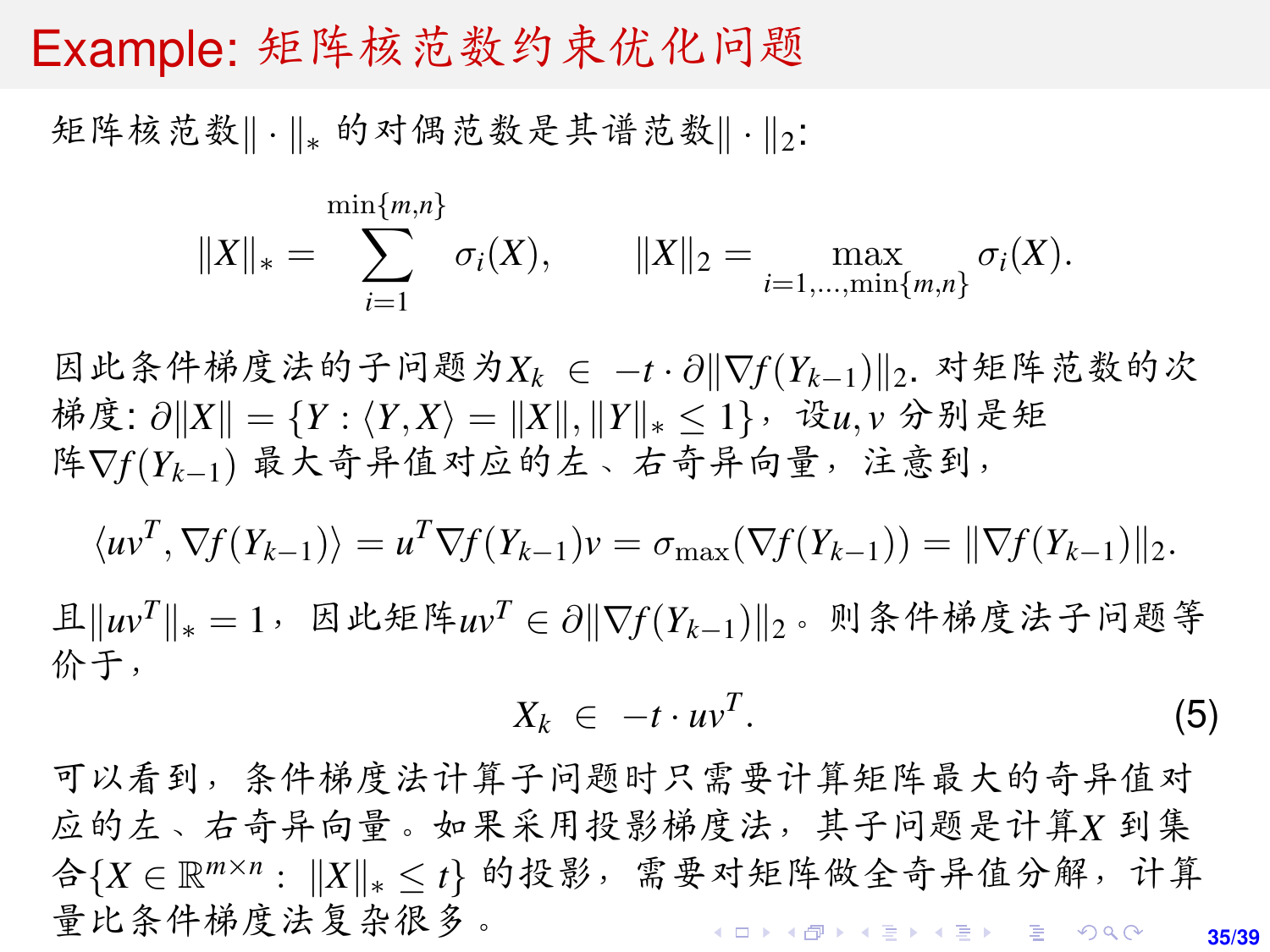#### Convergence: Lemma

$$
\diamondsuit \gamma_t \in (0,1], \ t = 1,2,..., \ \hbox{M\&\,\,} \tilde{\mathcal{F}} \tilde{\mathcal{P}} \mathcal{P}
$$
\n
$$
\Gamma_t = \begin{cases} 1 & t = 1 \\ (1 - \gamma_t) \Gamma_{t-1} & t \ge 2 \end{cases}.
$$

如果序列{∆*t*}*t*≥<sup>0</sup> 满足

$$
\Delta_t \le (1 - \gamma_t)\Delta_{t-1} + B_t \quad t = 1, 2, \dots
$$

<sup>则</sup>对任意的*<sup>k</sup>* <sup>我</sup>们对∆*<sup>k</sup>* <sup>有</sup>估<sup>计</sup>

$$
\Delta_k \leq \Gamma_k (1 - \gamma_1) \Delta_0 + \Gamma_k \sum_{t=1}^k \frac{B_t}{\Gamma_t}.
$$

K ロ ▶ K @ ▶ K 할 ▶ K 할 ▶ 이 할 → 9 Q @ **36/39**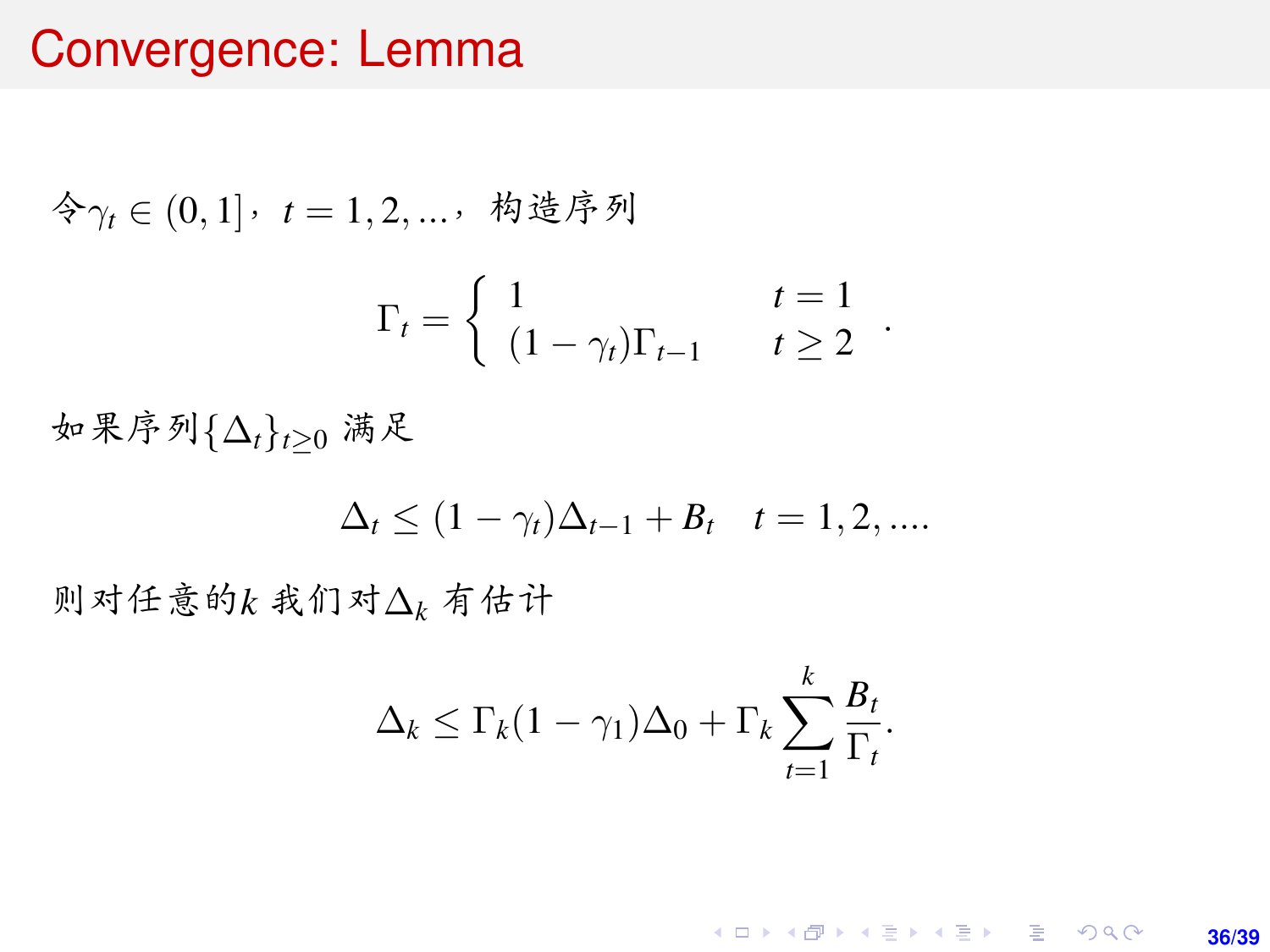#### <span id="page-36-0"></span>**Convergence**

Let  $f(x)$  is convex,  $\nabla f(x)$  is *L*-Lipschitz,  $D_X = \sup_{x,y \in X} ||x - y||$ . Then

$$
f(y_k) - f(x^*) \leq \frac{2L}{k(k+1)} \sum_{i=1}^k ||x_i - y_{i-1}||^2 \leq \frac{2L}{k+1} D_X^2.
$$

**Proof**: 令 $\gamma_k = \frac{2}{k+1}$ , 记 $\bar{y}_k = (1 - \gamma_k)y_{k-1} + \gamma_k x_k$ , 则不管

$$
\alpha_k = \frac{2}{k+1} \quad \text{if} \quad \alpha_k = \underset{\alpha \in [0,1]}{\operatorname{argmin}} f((1-\alpha)y_{k-1} + \alpha x_k).
$$

 $\forall$ *y*<sub>*k*</sub> = (1 −  $\alpha$ *k*)*y*<sub>*k*−1</sub> +  $\alpha$ <sub>*k*</sub>*x*<sub>*k*</sub>, 我们都有*f*(*y*<sub>*k*</sub>) ≤ *f*( $\bar{y}$ *k*) ∈ 注意  $\mathbb{E}[\bar{y}_k - y_{k-1} = \gamma_k(x_k - y_{k-1}), \quad \text{if } f(x) \in C_L^{1,1}$  $L^{1,1}(X)$ 有

$$
f(y_k) \le f(\bar{y}_k) \le f(y_{k-1}) + \langle \nabla f(y_{k-1}), \bar{y}_k - y_{k-1} \rangle + \frac{L}{2} ||\bar{y}_k - y_{k-1}||^2 \tag{6}
$$

$$
\leq (1 - \gamma_k) [f(y_{k-1}) + \gamma_k [f(y_{k-1}) + \langle \nabla f(y_{k-1}), x - y_{k-1} \rangle] + \frac{L\gamma_k^2}{2} ||x_k - y_{k-1}||^2 \qquad (7)
$$

<span id="page-36-2"></span><span id="page-36-1"></span>
$$
\leq (1 - \gamma_k)f(y_{k-1}) + \gamma_k f(x) + \frac{L\gamma_k^2}{2} \|x_k - y_{k-1}\|^2, \qquad \forall i \in \tilde{\mathfrak{F}} \ x \in X. \tag{8}
$$

**KOD KARD KED KED DRA 37/39**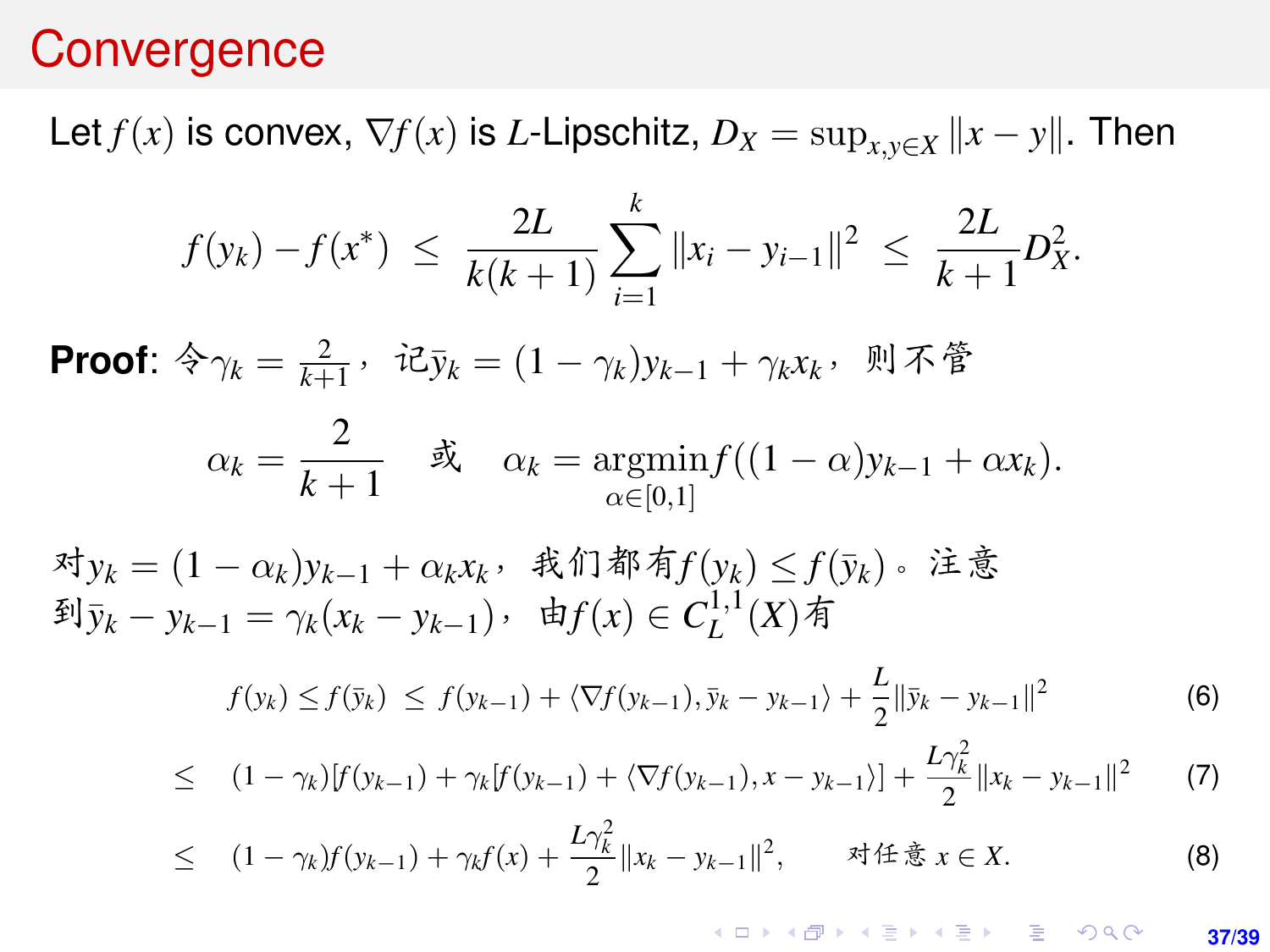#### **Convergence**

<sup>其</sup>中不等式[\(7\)](#page-36-1) <sup>是</sup>因为*x<sup>k</sup>* <sup>∈</sup> min*x*∈*X*h∇*f*(*yk*−1), *<sup>x</sup>*i,由最优性条件我们<sup>可</sup>  $W$ 得到对任意 $x \in X$  有 $\langle x - x_k, \nabla f(y_{k-1}) \rangle \geq 0$ 。将不等式[\(8\)](#page-36-2) 稍做变换, 对任意*x* ∈ *X*,

$$
f(y_k) - f(x) \le (1 - \gamma_k) [f(y_{k-1}) - f(x)] + \frac{L}{2} \gamma_k^2 \|x_k - y_{k-1}\|^2.
$$
 (9)

<sup>由</sup>引理可知,

$$
f(y_k) - f(x) \leq \Gamma_k(1 - \gamma_1)[f(y_0) - f(x)] + \frac{\Gamma_k L}{2} \sum_{i=1}^k \frac{\gamma_i^2}{\Gamma_i} \|x_i - y_{i-1}\|^2.
$$

由 $γ_k = \frac{2}{k+1}, γ_1 = 1$ 得到 $Γ_k = \frac{2}{k(k+1)},$ 我们可以得到收敛性不等式,

$$
f(y_k) - f^* \le \frac{2L}{k(k+1)} \sum_{i=1}^k ||x_i - y_{i-1}||^2 \le \frac{2L}{k+1} D_X^2.
$$

**38/39**  $\frac{\Delta^2 L}{k+1} D_X^2 \leq \epsilon$ ,可以得到分析复杂度结[论](#page-36-0)[。](#page-38-0)